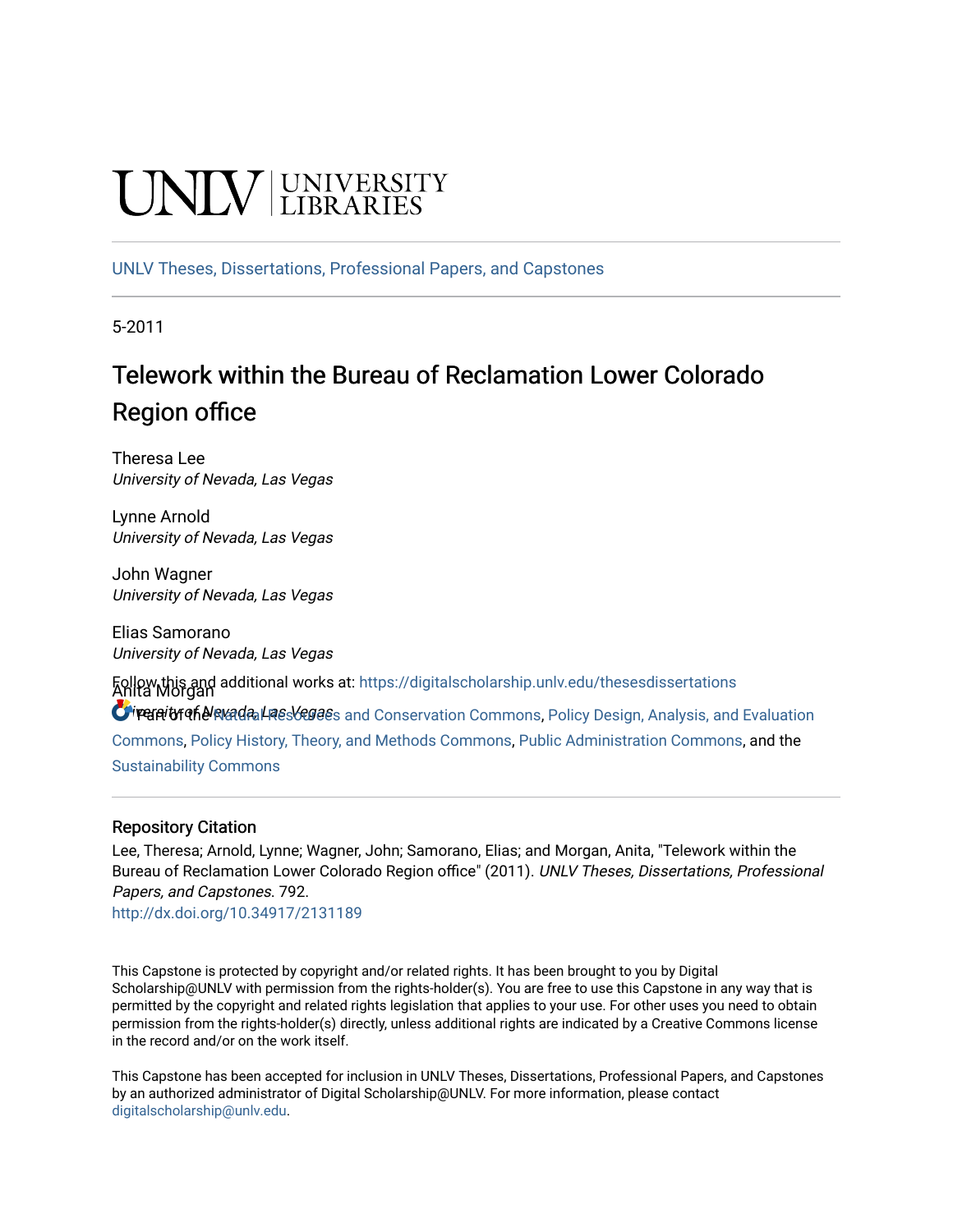Telework within the Bureau of Reclamation Lower Colorado Region Office Theresa Lee, Lynne Arnold, John Wagner, Elias Samorano, Anita Morgan University of Nevada, Las Vegas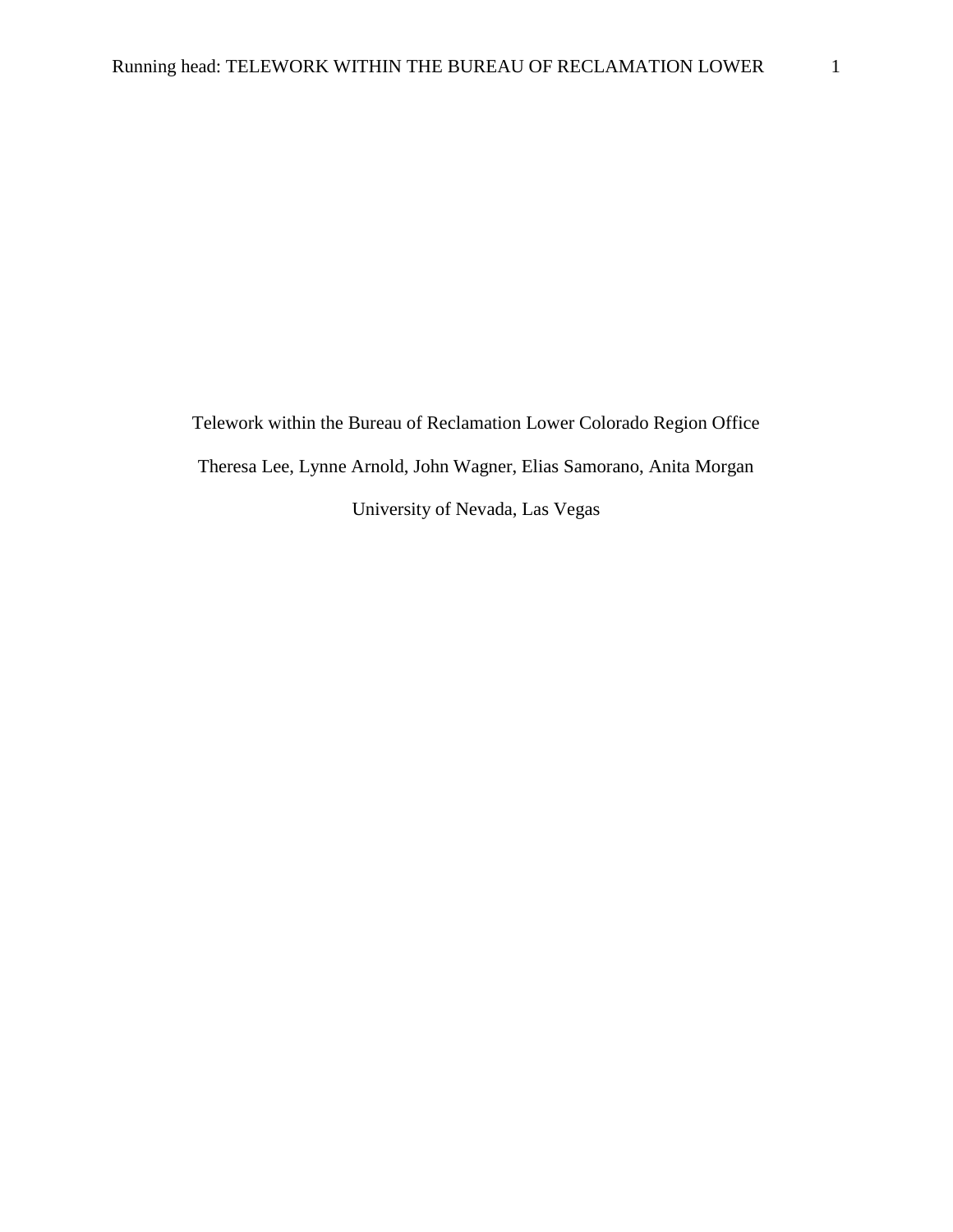Telework within the Bureau of Reclamation Lower Colorado Region Office

## **Table of Contents**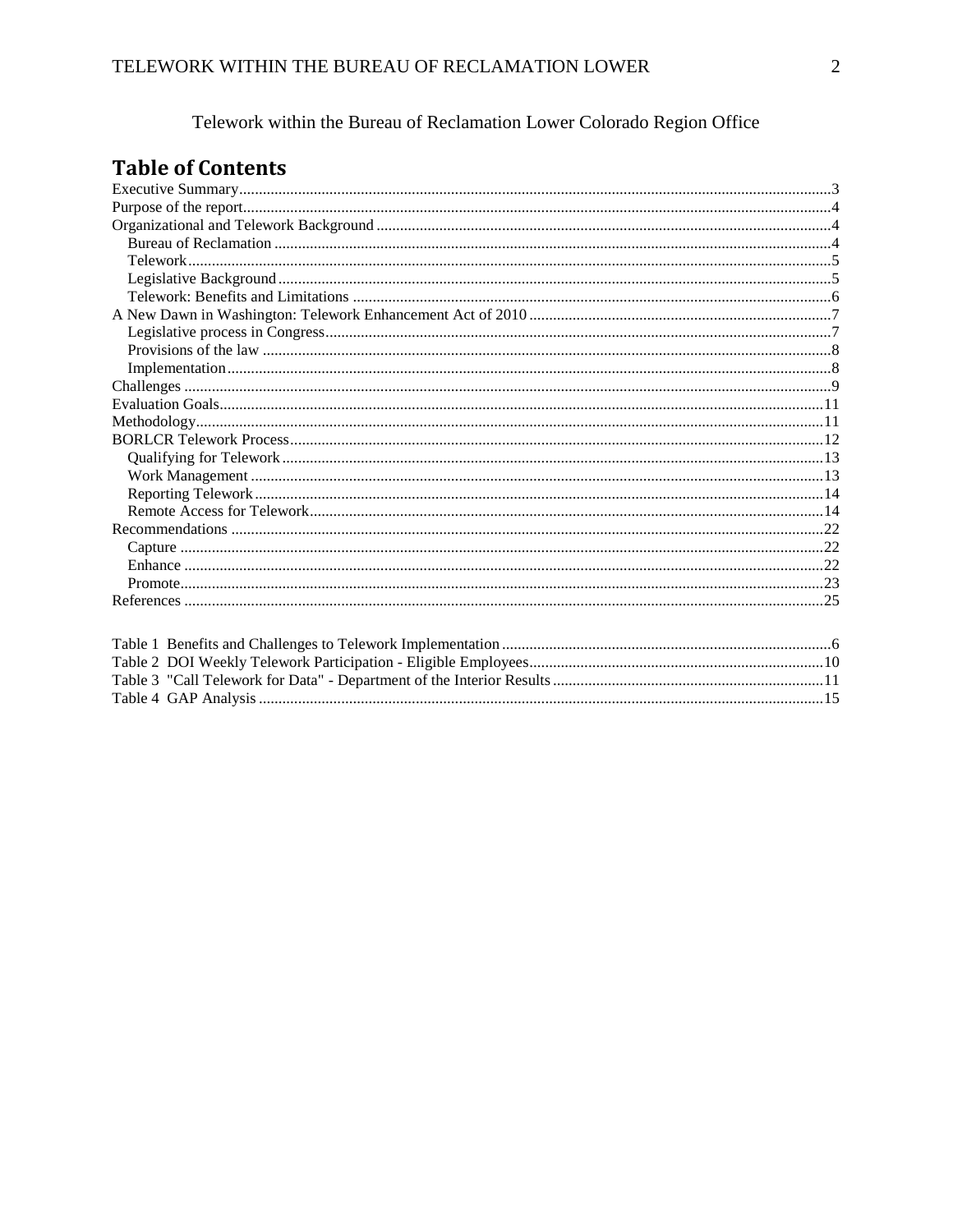#### **Executive Summary**

<span id="page-3-0"></span>In 2010 the Federal Employee Viewpoint Survey was taken of all employees of the United States Department of the Interior (DOI). Two questions embedded within this large survey addressed participation and satisfaction with the Department's Telework program. Telework is a working status where employees perform job duties at an approved worksite other than their primary work location. The survey indicated that telework participation in the Bureau of Reclamation Lower Colorado Region (BORLCR) was significantly lower than the Department of Interior's department-wide average. It also indicated a low level of satisfaction with the Telework Program within the Region.

A team of researchers from The University of Nevada, Las Vegas were invited by management to observe, assess, and offer recommendations. While the original survey highlighted low rates of *reported* participation, the researchers discovered that data capturing *actual* participation rates in the office did not exist. It was determined by the research team that the first step to improving participation would be to observe the functional telework policy, compare and contrast it with the Department of the Interior standards, and offer recommendations to generate data necessary to develop an updated telework policy by management.

The observations of functional policy revealed areas of data loss and information decay. In particular, existing policy failed to track which employees were actually teleworking versus those who had signed an agreement to telework. Thresholds for classification as a teleworking employee had also not been established.

During this evaluation, the Telework Enhancement Act (TEAct) of 2010 was passed by Congress. Its requirements were incorporated into the compare and contrast portion of this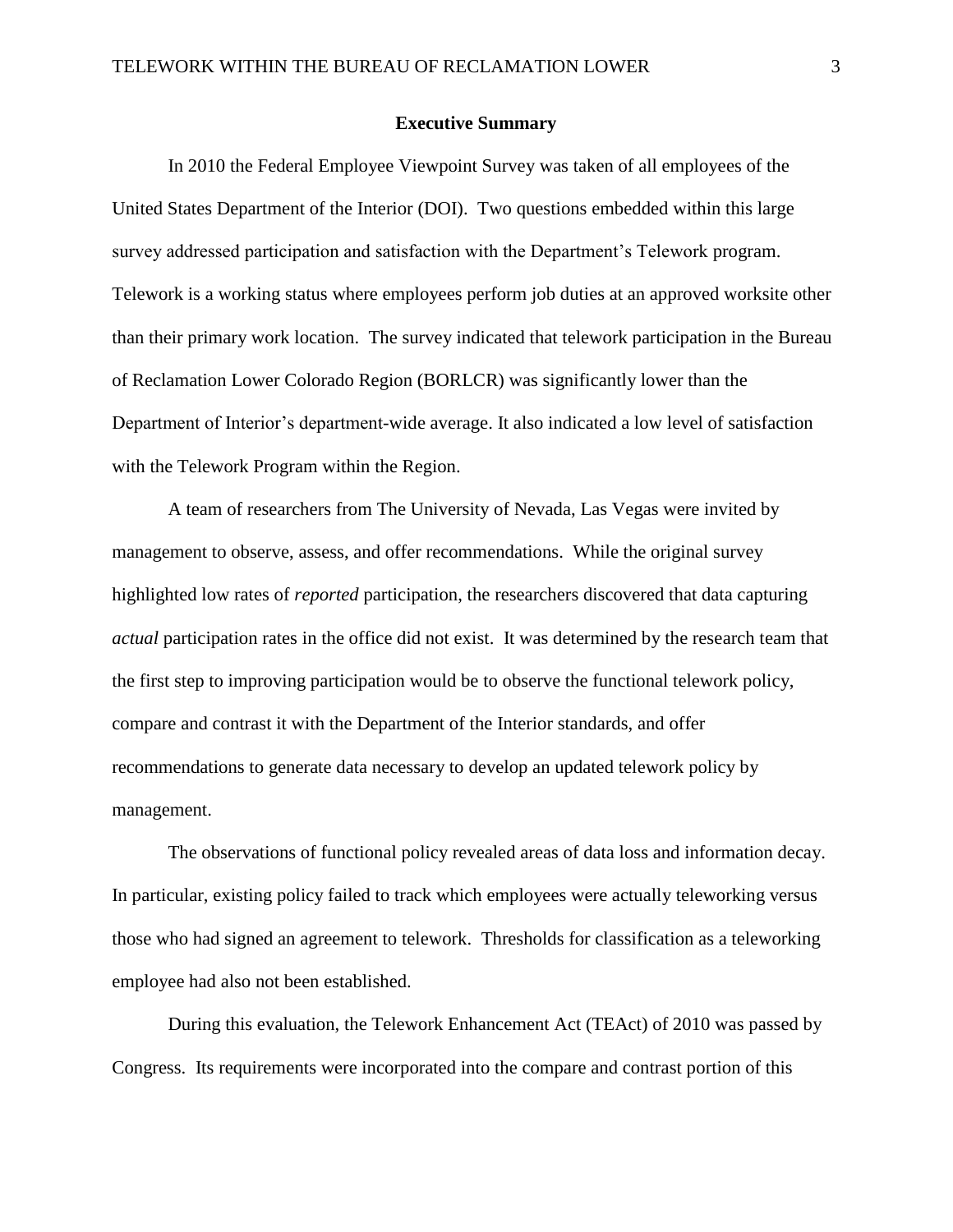analysis. Many requirements of this Act were not in place at the time of evaluation, but must be put into place to comply with its mandates. The portions not currently in compliance form the basis of our recommendations.

The recommendations made by this group include creating an employee eligibility list, tracking actual participation by creating a renewal policy for employees choosing to telework. It is also recommended that a database of employee status be created which tracks whether a telework arrangement is in place and in use. The accumulation of data from these improved systems will illuminate trends not currently identifiable and allow management to track TEAct compliance and measure the successes of subsequent efforts to encourage telework participation.

#### **Purpose of the report**

<span id="page-4-0"></span>The purpose of this report is to provide observed, objective, and insightful information regarding existing telework policy, and compare and contrast it with TEAct and DOI standards. This will provide the Lower Colorado Basin office management with information to support the Department of the Interior's ability to meet standards and goals.

#### **Organizational and Telework Background**

#### <span id="page-4-2"></span><span id="page-4-1"></span>**Bureau of Reclamation**

The Bureau of Reclamation of Lower Colorado manages, operates, and maintains Hoover, Davis, and Parker Dams, including their associated power plants and facilities on the lower Colorado River. These facilities were constructed from 1930 to 1950. The three dams provide an annual average of nine million acre-feet of water from the Colorado River to urban and agriculture water users in Arizona, Nevada, and California, and 1.5 million acre-feet of water to Mexico annually. Water power from the facilities produces more than 6.5 billion kilowatt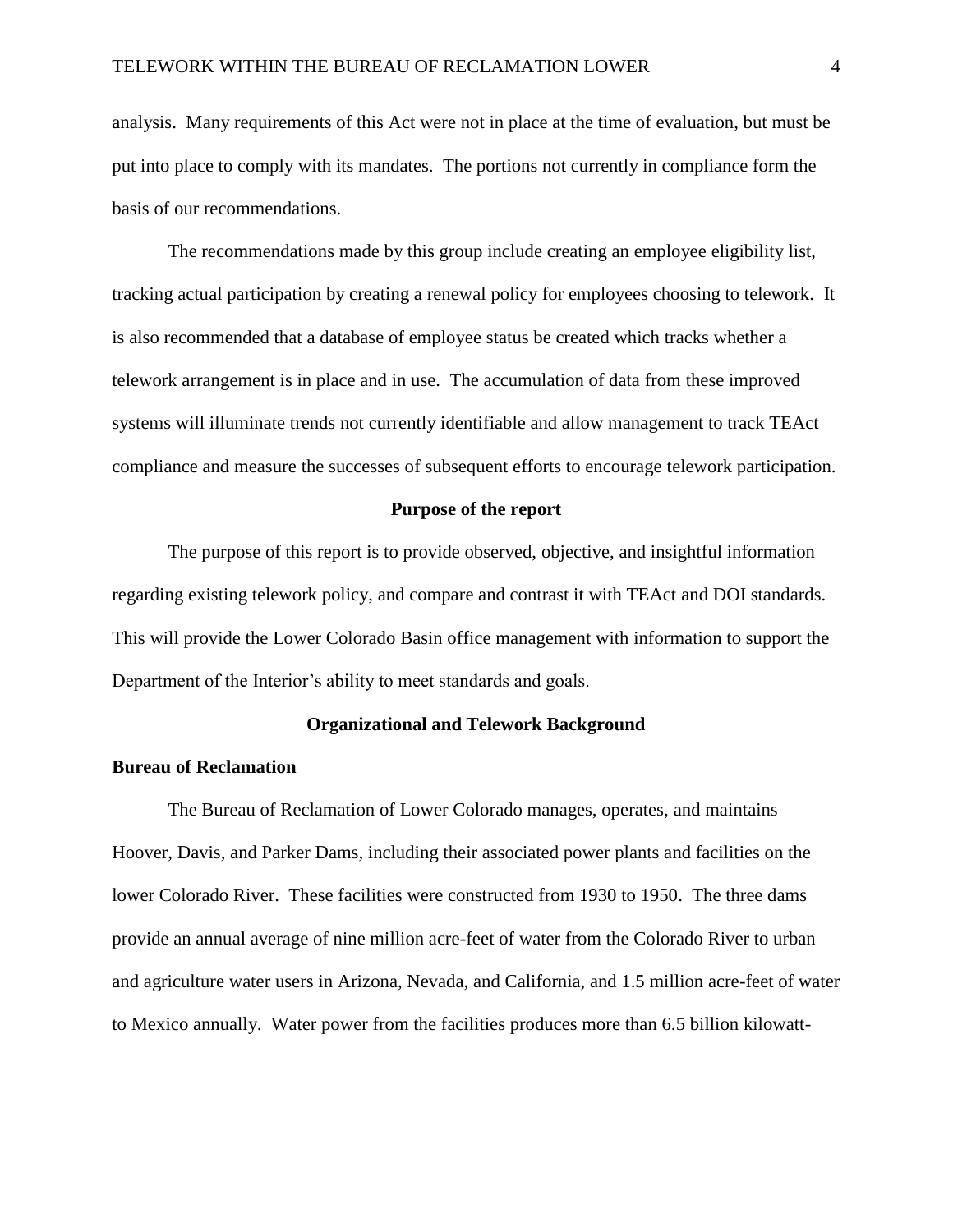hours of electricity, distributed throughout the Southwest. In addition to electricity production and water usage, the reservoirs provide year-round recreational areas (USBR n.d.).

#### <span id="page-5-0"></span>**Telework**

The DOI encourages all of its agencies including the Bureau of Reclamation to participate in the Federal Telework Program. According to TEAct, "The term 'telework 'or ‗teleworking' refers to a work flexibility arrangement under which an employee performs the duties and responsibilities of such employee's position, and other authorized activities, from an approved worksite other than the location from which the employee would otherwise work" (Telework n.d.) Although the concept of a flexible work arrangement has been around since the 1930's, it was not until the 1970's when it was reintroduced and the term "telework" was coined by Jack Nilles (Jala n.d.)

The policies and procedures set forth by the DOI are strict guidelines which are based upon public laws and regulations of Federal Agencies including but not limited to the Office of Personnel Management, the Office of Management and Budget, and General Services Administration.

#### <span id="page-5-1"></span>**Legislative Background**

Federal employees have been apprised of telework for many years. The initial legislature telework mandate (§ 359 of Public Law 106-346) was established in 2000 (Telework n.d.). The law defined that each "executive agency shall establish a policy under which eligible employees of the agency may participate in telecommuting to the maximum extent possible without diminished employee performance" (Telework n.d.) Requirement for the mandate stated "each agency participating in the program shall develop criteria to be used in implementing such a policy and ensure that managerial, logistical, organizational, or other barriers to full implementation and successful functioning of the policy are removed. Each agency should also provide for adequate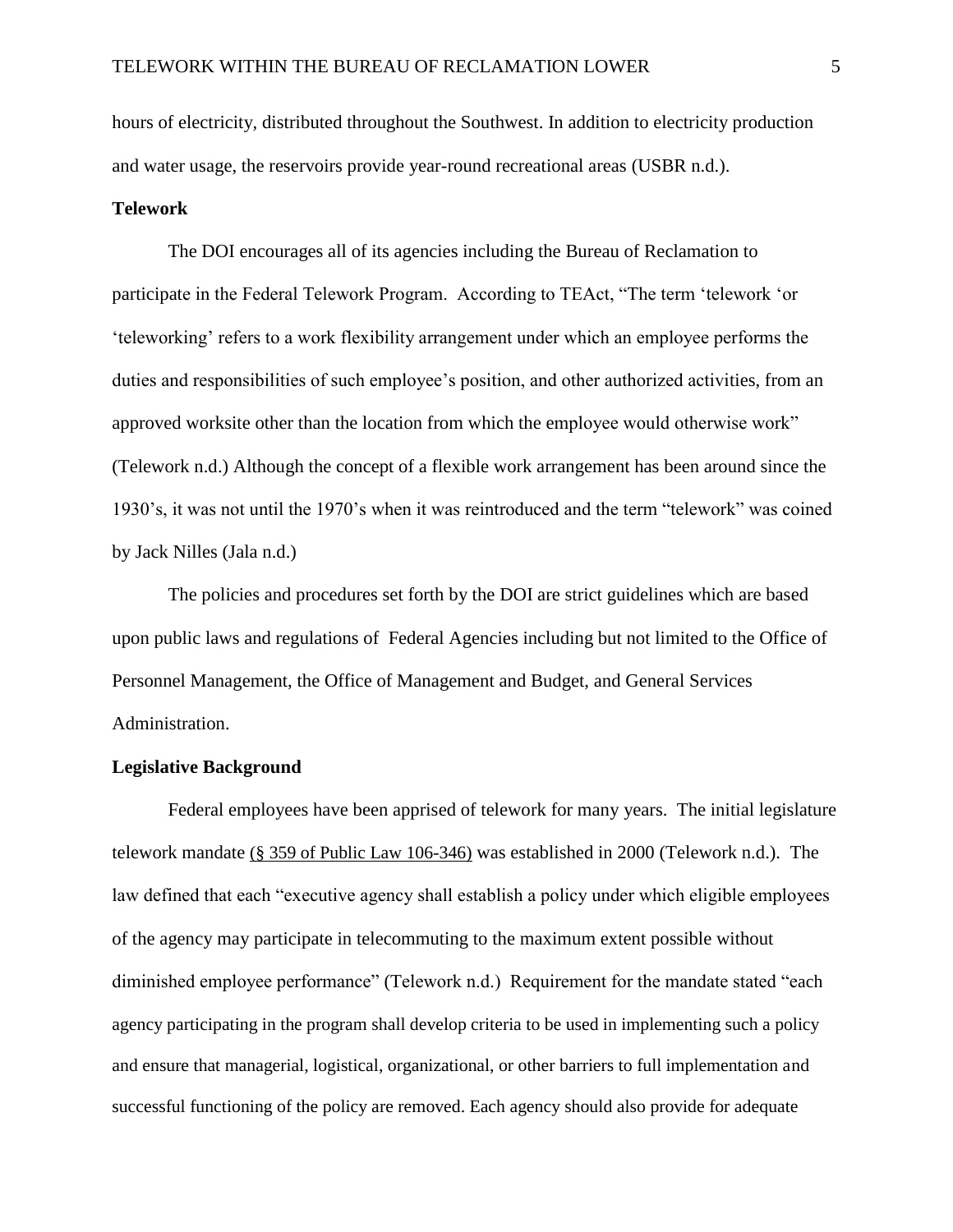administrative, human resources, technical, and logistical support for carrying out the policy" (Telework n.d.)

#### <span id="page-6-0"></span>**Telework: Benefits and Limitations**

Teleworking provides employees an avenue to find a balance between work and life. The option to telework ranks as one of the most sought after benefits an employer can offer when competing for talent. Telework improves morale, increases productivity, improves disaster preparedness, and saves money. Telework reduces absenteeism, decreases traffic congestion, conserves energy, and allows employers to employ workers when office space is unavailable. It also provides employers with access to talent in other cities from which commuting to the office is not possible.

Teleworking promotes employees to be more productive and facilitates higher quality work due to a quieter atmosphere. Management has experienced deeper employee loyalty and commitment as well as lower employee stress.

| <b>Benefits</b>          | <b>Challenges</b>                         |
|--------------------------|-------------------------------------------|
| Quality of work          | 5 million dollar average annual cost from |
|                          | 2010-1015 (Congressional Budget Office,   |
|                          | 2010)                                     |
| <b>Decreased Traffic</b> | IT security issues                        |
| Parking space            | Performance issues                        |
| <b>Job Satisfaction</b>  | Organizational culture resistance         |
| Air quality              | Computer equipment costs                  |

**Table 1 Benefits and Challenges to Telework Implementation**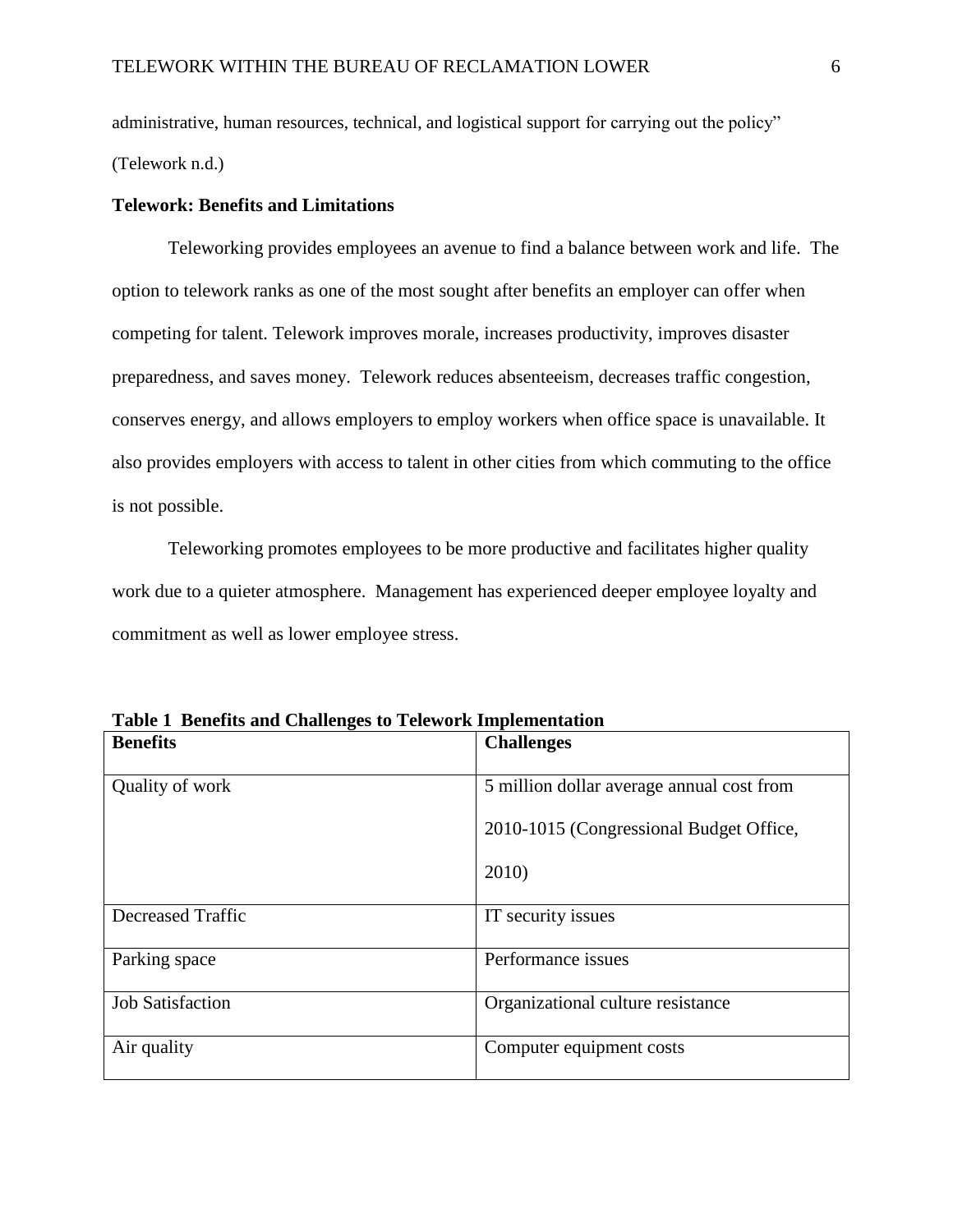| Work life balance          | <b>Employee safety</b> |
|----------------------------|------------------------|
| <b>Energy Conservation</b> | Household disruptions  |

#### **A New Dawn in Washington: Telework Enhancement Act of 2010**

<span id="page-7-0"></span>On December 9, 2010 the Telework Enhancement Act of 2010 (TEAct) became law. By this act, each executive agency of the Federal Government is mandated to establish a telework program. The law specifies requirements for the program and establishes implementation within 180 days of passage. The Department of the Interior, one of the executive agencies in the Federal Government, must comply with telework program requirements. To do this it needs the support of Reclamation, a bureau within the DOI. To assist the Bureau of Reclamation in meeting the requirements of the Telework Enhancement Act by the mandated implementation date, this evaluation will focus on the gap between the act's mandate and the current Bureau of Reclamation processes. Due to time constraints, several key provisions have been selected from the law for the gap analysis. This part of the report will provide information about the Telework Enhancement Act of 2010 and the provisions selected for the gap analysis.

#### <span id="page-7-1"></span>**Legislative process in Congress**

 $\bullet$  H.R. 1722 was introduced in the 111<sup>th</sup> Congress by Representative John Sarbanes (D-MD) and referred to the Oversight and Government Reform Committee. It was signed by the president and became a Federal law on December 9, 2010. Edolphus "Ed" Towns (D-NY), chairman of the committee, issued a statement applauding H.R. 1722. "This bipartisan legislation benefits both taxpayers and the federal government by promoting cost savings, reducing energy consumption and traffic congestion, and preventing a loss in productivity when homeland security emergencies occur. It also promotes a healthy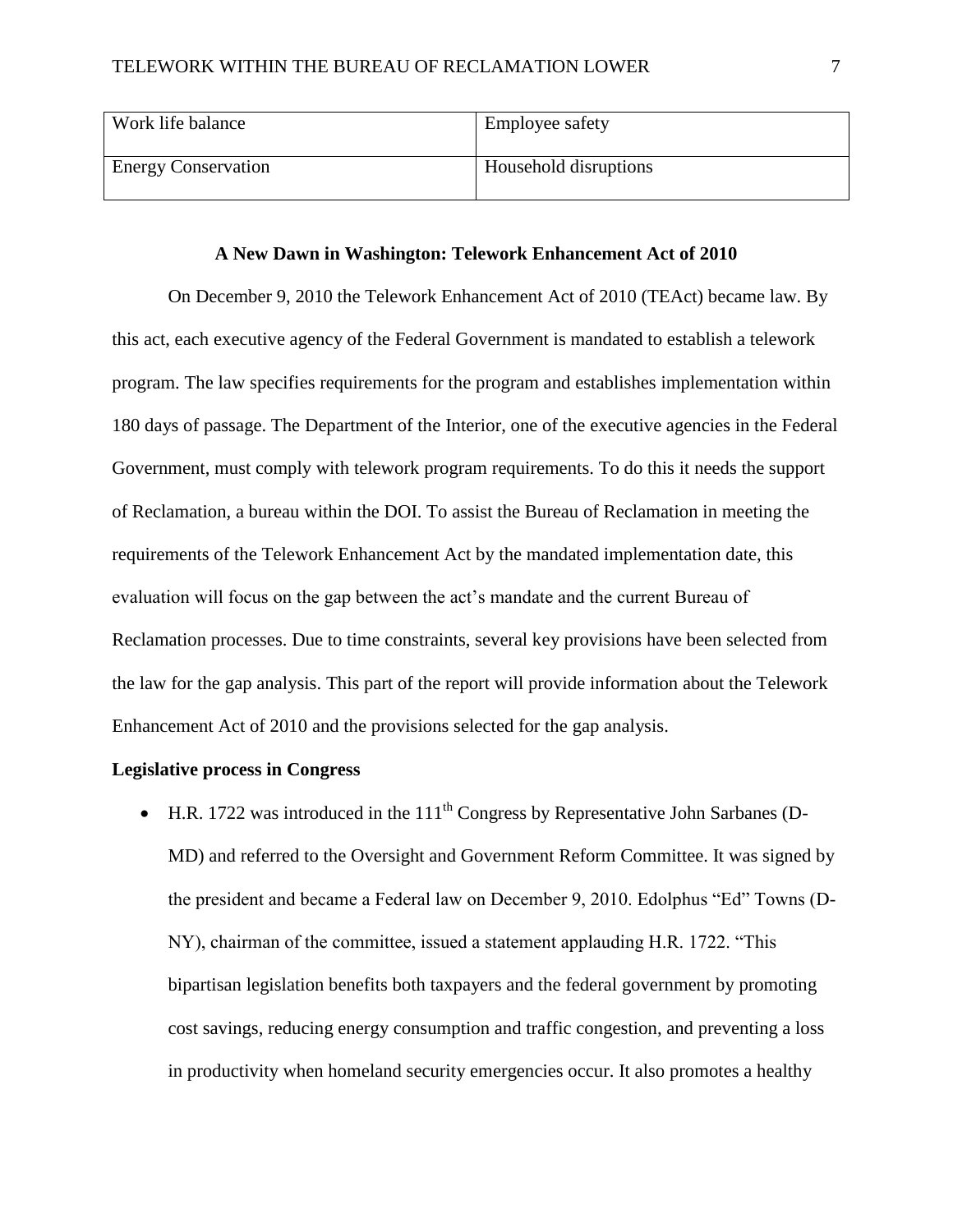work-life balance for federal employees and will help the government recruit the best and brightest into the civil service." (Oversight and Government Reform Committee, 2010)

#### <span id="page-8-0"></span>**Provisions of the law**

The telework program requirements are specified in five sections of the Telework Act.

For this evaluation, key requirements from each of these sections have been selected for the gap analysis.

- 6502. Executive agencies telework requirement
	- o Specifies general requirements of the law such as the implementation date, the executive agency policy, and eligibility.
- 6503. Training and monitoring
	- o Telework training and non-discrimination is mandated.
- 6504. Policy and support
	- o Each executive agency is required to consult with the Office of Personnel to develop telework policies and to include telework in the continuity of operations plan.
- 6505. Telework Managing Officer
	- o Mandates a Telework Managing Officer and specifies his status and duties.
- $\bullet$  6506. Reports
	- o Specifies the reports that are required, their contents, and who will receive them.

#### <span id="page-8-1"></span>**Implementation**

The federal government has also made considerable progress in implementing teleworking. Employees of the US Patent and Trademark Office (USPTO) have teleworked since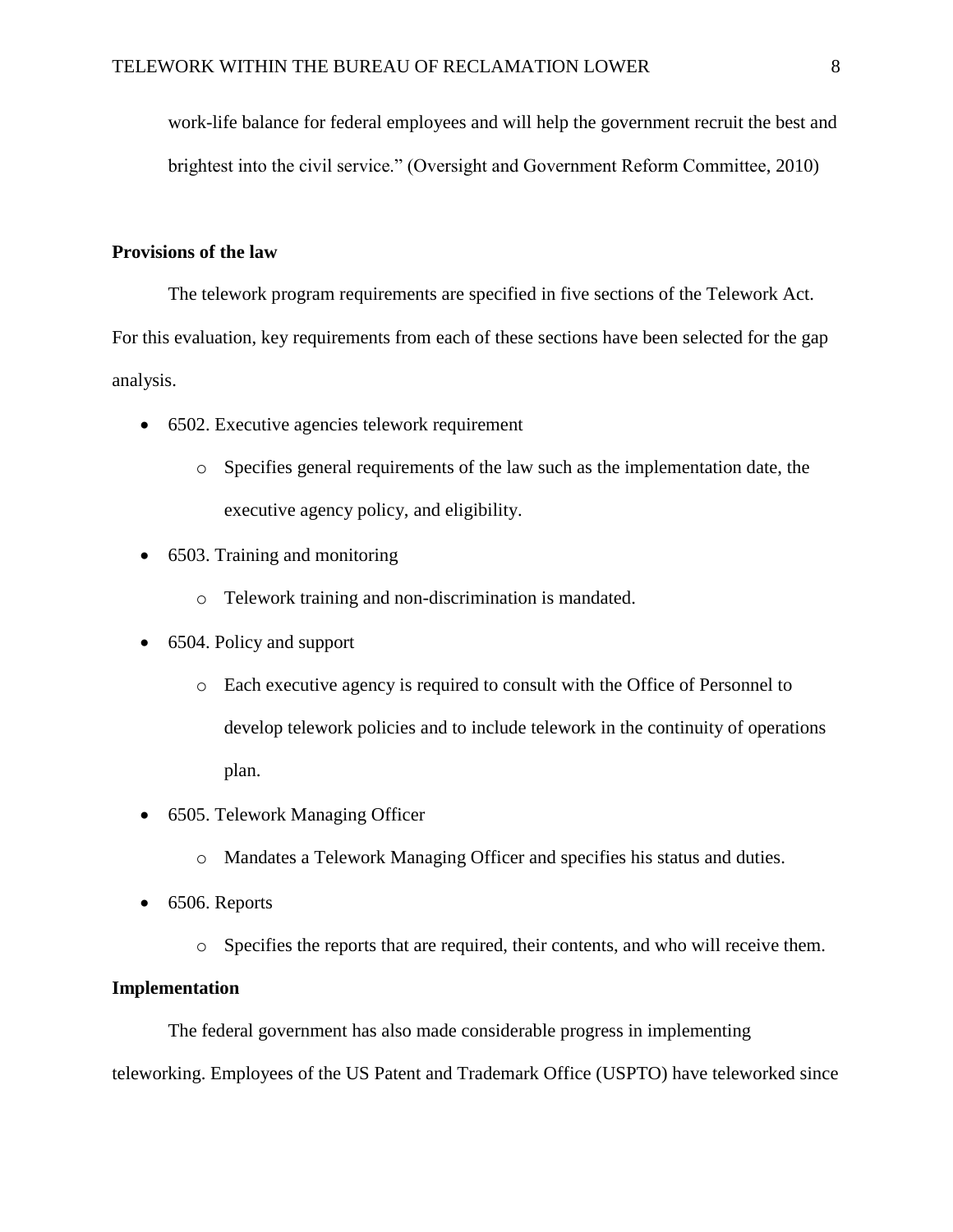1997, and the office is a telework pioneer. With awards under its belt, the USPTO established two programs which are very successful. The "Telework Work-at-Home" program allows eighty-six percent of its trademark attorneys to work from their homes the majority of the week and in the office only one day a week. The "Patent Hoteling" program allows its 1000 workers to participate in teleworking. As a result of these two program, approximately 41 percent of the USPTO workforce telework.

The Federal Telework policy prior to the adoption of the TEAct embraced flexibility by agency heads. The Federal Government pushed agencies to participate in the teleworking process with some agencies participating more than others. In March 2010, the Office of Personnel Management Director, John Berry, testified before Congress stating percentages of the telework process. Mr. Berry stated that thirty-five percent of federal managers support teleworking, fiftyfour percent do not support teleworking, sixty-one percent of federal employees are eligible for teleworking. However, only five percent are actually teleworking. Participation by The Bureau of Reclamation Lower Colorado Region is not currently known.

#### **Challenges**

<span id="page-9-0"></span>The United States Congress has actively promoted teleworking throughout the government agencies. As far back as the year 2000, Congress mandated: "agencies should establish a policy under which eligible employees of an agency may participate in teleworking to the maximum extent possible" (Office of Personnel Management, n.d.). The Telework Improvement Act of 2007 encouraged employees to telework, especially in support of Continuity of Operations (COOP) initiatives. The Telework Enhancement Act of 2007 requires agencies to provide training, including managers, on utilizing teleworking.

The table below reveals employee participation in teleworking in the calendar year 2009.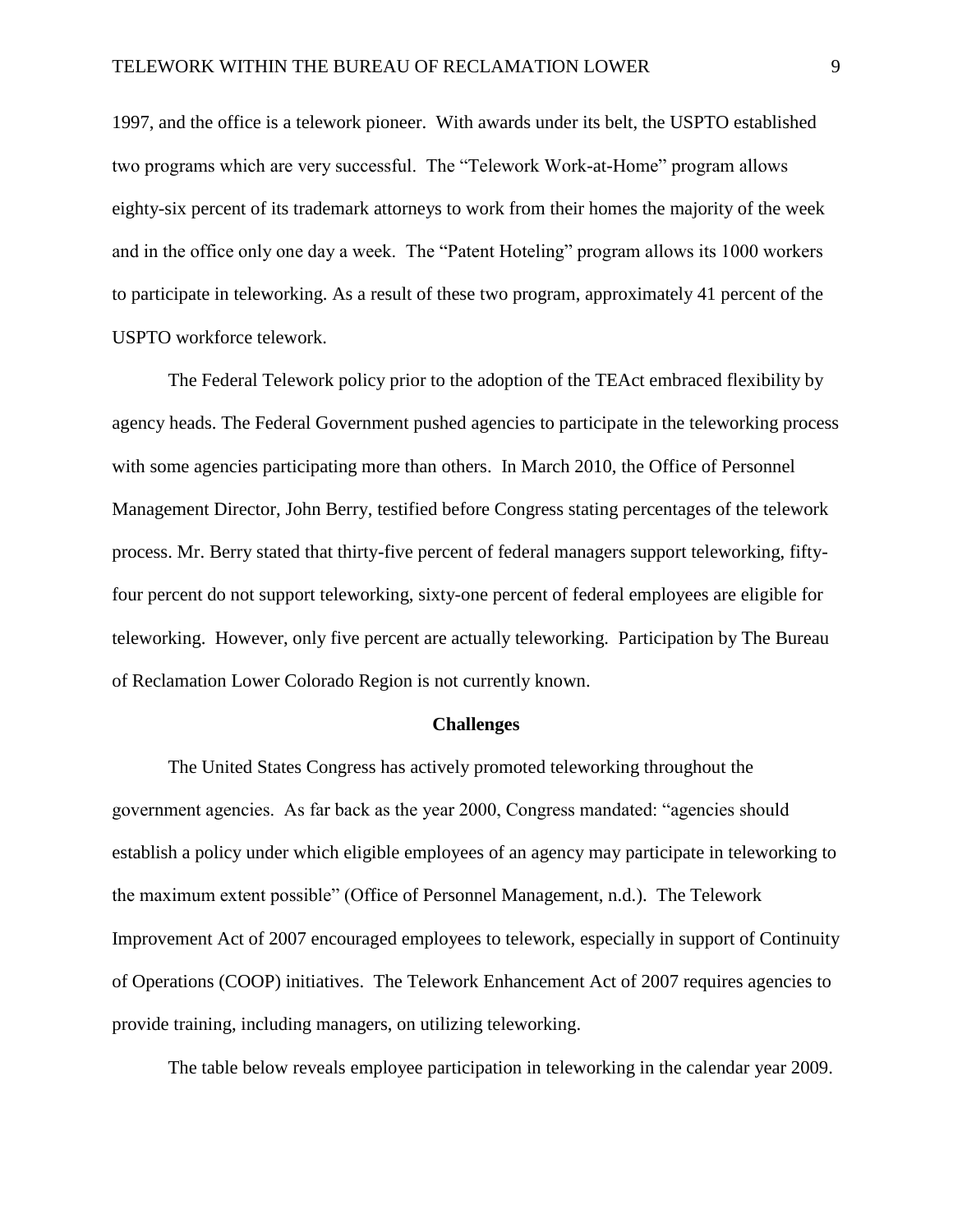The 2010 telework report from the Office of Personnel Management encouraged departments to properly track their employees identifying intermittent and regular teleworking employees (Telework n.d.)



**Table 2 DOI Weekly Telework Participation - Eligible Employees**

In the calendar year January 1, 2009 – December 31, 2009, agencies were expected to participate in the "Call for Telework" data survey given by the Office of Personnel Management (OPM). This survey allowed the OPM to fully understand the implementation of telework participation from individual agencies. From the responses to the survey questions, OPM was able to distinguish between the frequency and rates of teleworking (Telework n.d.)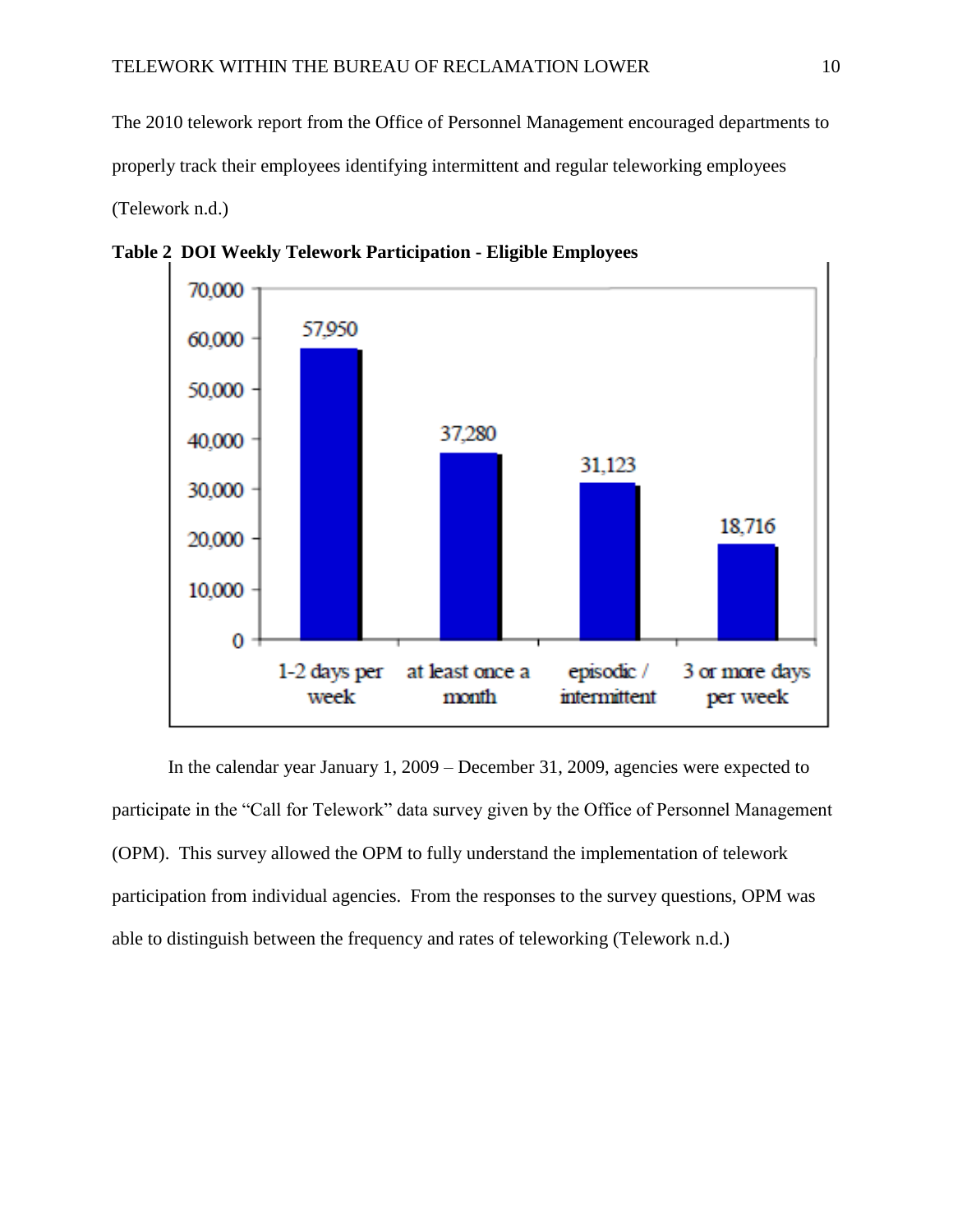|                           | (A)              | (B)                | (C)                | (D)         | $(\mathbb{E})$     | (F)          | (G)          | (III)            |
|---------------------------|------------------|--------------------|--------------------|-------------|--------------------|--------------|--------------|------------------|
|                           | Total            | Total              | Percent of         | Number      | Percent of         | Number       | Number       | Number of        |
| Agency                    | Number of        | Number of          | <b>Teleworkers</b> | Teleworked  | Regular            | Teleworked   | Teleworked   | Agency           |
|                           | <b>Employees</b> | <b>Teleworkers</b> |                    | Regularly   | <b>Teleworkers</b> | Infrequently | on Ad hoc/   | <b>Employees</b> |
|                           |                  |                    |                    | (at least 1 |                    | (less than 1 | Episodic/    | Identified       |
|                           |                  |                    |                    | day/        |                    | day/         | Situational  | 35               |
|                           |                  |                    |                    | workweek)   |                    | workweek)    | <b>Basis</b> | Ineligible       |
| Department of<br>Interior | 59,782           | 2.959              | 4.95               | 1.611       | 2.69               | 1.348        | 943          | 22,000           |

**Table 3 "Call Telework for Data" - Department of the Interior Results**

The Bureau of Reclamation (BORLCR) participation rate, which would meet regulatory definitions, is not currently calculable as the BORLCR does not record teleworking hours. The BORLCR does require teleworking employees to complete an agreement identifying times they intend to telework. Moreover, although a list of eligible positions/employees has been developed, criteria for inclusion on the list have not.

#### **Evaluation Goals**

<span id="page-11-0"></span>The goal of this evaluation is to identify the gap between the requirements of TEAct, DOI policy, and the current processes in the BORLCR. By identifying these goals, employee databases are needed to track whether or not a telework arrangement is in place and is being used. Other databases tracking TEAct compliance and telework participation efforts all reveal useful information that highlight current requirements that are not currently being enforced.

#### **Methodology**

<span id="page-11-1"></span>The UNLV research team met with BORLCR representatives to determine what telework data is available, to understand applicable telework requirements, and to record the BORLCR telework process. Appendix A provides a graphical representation of the BORLCR telework process. After developing the BORLCR telework process, the team evaluated the DOI telework guidelines and TEAct to identify the requirements of each. After identifying requirements, the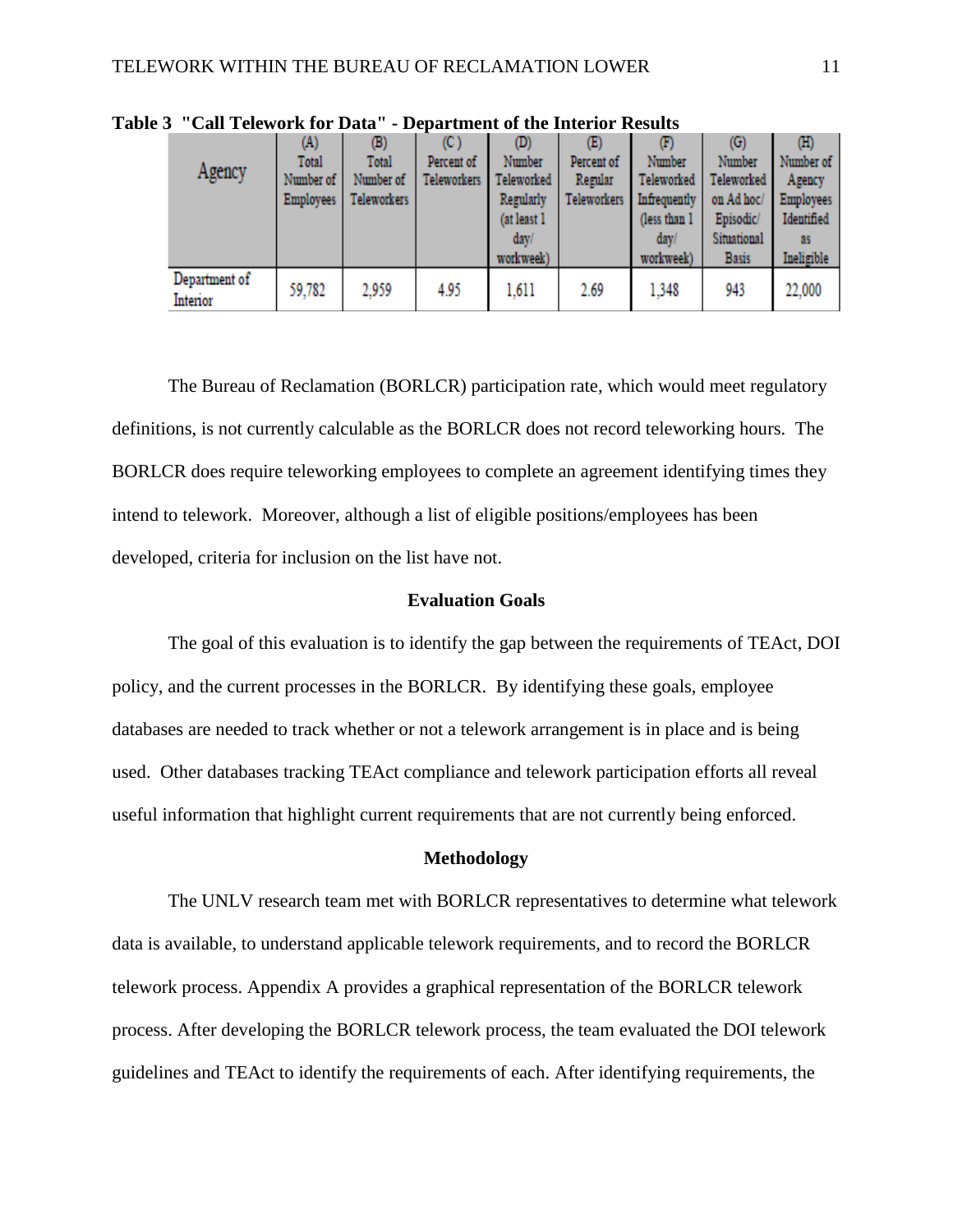team performed a gap analysis to determine the BORLCR's level of compliance with both governing documents.

#### **BORLCR Telework Process**

<span id="page-12-0"></span>Note: Appendix A contains the BORLCR telework process flow developed by working with BORLCR staff and management. The following sections refer to information gained at those meetings.

The process begins when a BORLCR employee decides to request permission to telework. The employee completes the Telework Agreement (Form 7-2576) and submits it to his/her immediate supervisor. The supervisor checks the list of telework positions and determines if the position has been approved for telework. If the employee is in an approved position, the manager decides whether to approve or deny the telework request. The employee is informed if authorization for telework is denied. If the manager approves the telework request, the employee is authorized to telework per the approved request and the Telework Agreement is forwarded to the Telework Coordinator for review. The Telework Coordinator reviews the form to ensure that the form, self-assessment, and safety certifications are complete. Once verified complete, the Telework Coordinator files the form to complete the record. The manager is responsible for ensuring that the employee maintains the telework agreement.

Many BORLCR employees have laptops they can use to access the BORLCR remotely. However, if equipment or remote access is required, the employee contacts the Information Technology department for loaner equipment and secure remote access.

Some manager may require teleworking employees to complete a plan for work that will be performed while teleworking. If required, the employee develops the work plan and adjusts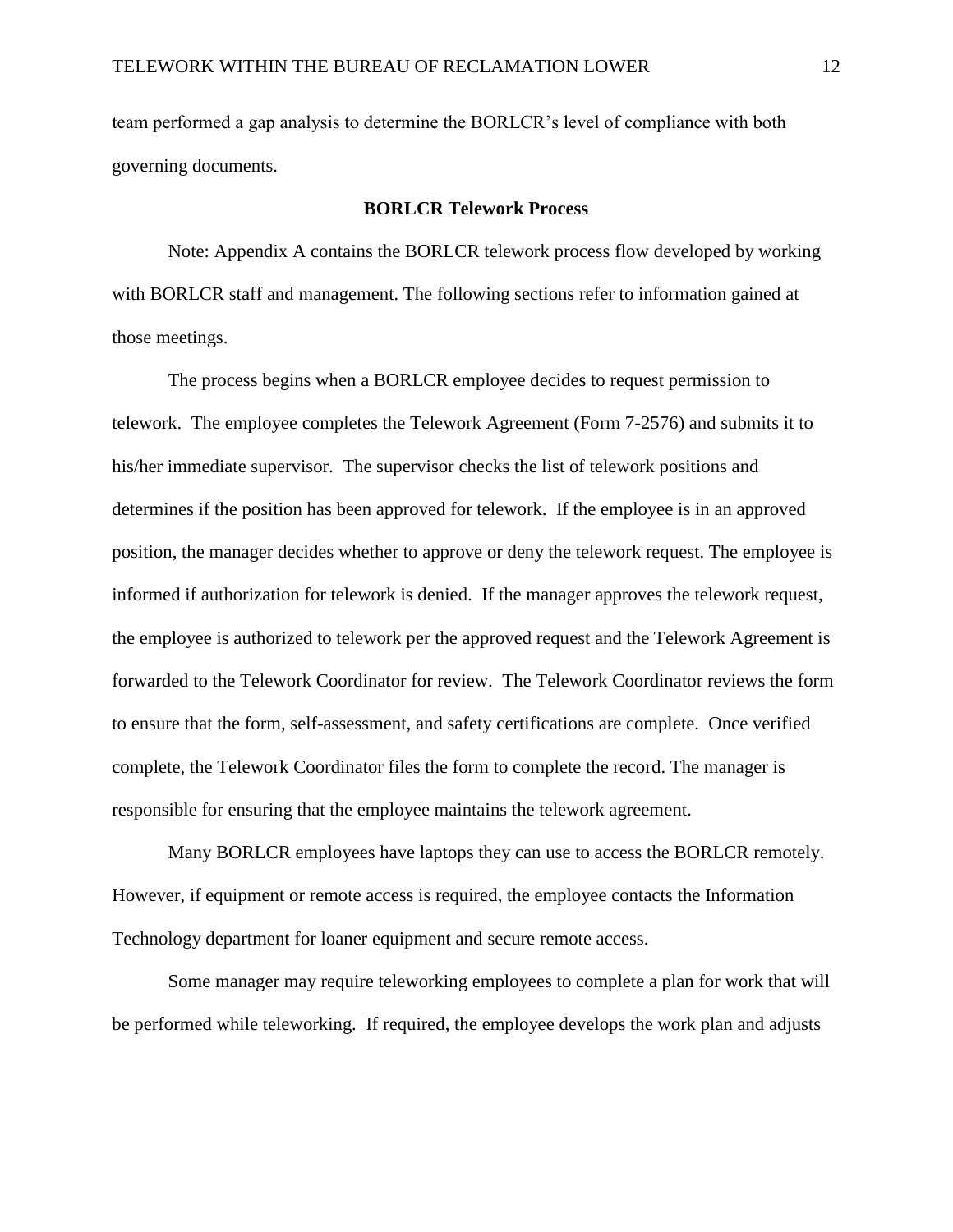per management requirements when approved. The manager will determine how often the work plan needs to be updated.

While teleworking, BORLCR employees are expected to be available during normal working hours. Availability may be via e-mail or telephone, and if necessary, BORLCR employees are expected to report to work on telecommuting days, as the situation warrants.

#### <span id="page-13-0"></span>**Qualifying for Telework**

The Human Resources Department is responsible for developing the list of acceptable telework positions but the BORLCR has stated that some positions, not normally considered for telework, may be approved for specific individuals, under certain conditions. For example, a secretary might not normally be approved for telework but may be given approval to telework one day a week while working on a special project. Also, employees within a Position Description may not have the same ability to qualify for telework. This may be due to a specific job assignment or the decision by an individual manager for a specific employee. A manager may deny telework approval for any reason. For example, the manager may not be comfortable allowing employees to telework, or they may not want specific employees to telework. Once denied a telework request, the employee has no recourse other than to submit another request at another time.

#### <span id="page-13-1"></span>**Work Management**

The BORLCR Telework program relies almost exclusively on an employee's supervisor for administration and management of the work effort. Managers may require plans for teleworking, documentation of the teleworking effort, or no documentation. Management may impose different levels of documentation planning on employees holding the same position description. Individual managers may implement different methods of counseling employees in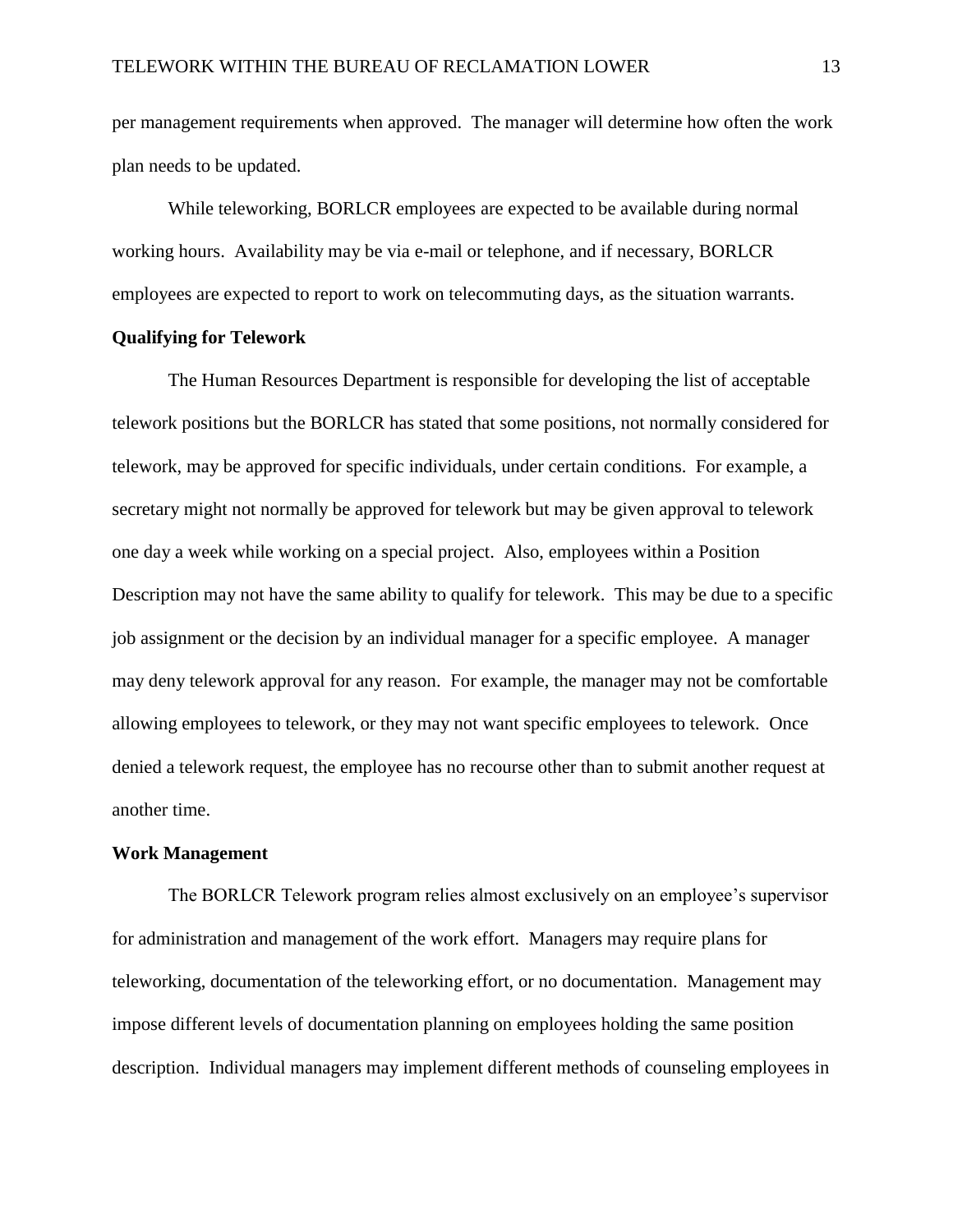the telework program that are not meeting expectations; there are no consistent rules for ending the telework agreement of an underperforming employee.

#### <span id="page-14-0"></span>**Reporting Telework**

Although the Telework Agreement identifies the days each week that the employee will be working remotely, the agreement is considered more of a guideline as to the days and an employee may telework on days not specifically identified in the Agreement. Time spent teleworking is not recorded; the dates or times an employee uses remote access is not logged.

Few agencies collect information or evaluate the extent to which their telework programs result in benefits. For example, results of the Call show that 40% of agencies do not typically track nor are they aware of any realized cost savings or other benefits that may have resulted from implementing a telework program. However, for the 42% of agencies (33 out of 70 agencies) that indicated their agency does track this information, the greatest benefits reports were in the areas of productivity (31 agencies), human capital, such as recruitment and retention (20 agencies) and realized saving in leave (27 agencies) (Telework n.d.)

#### <span id="page-14-1"></span>**Remote Access for Telework**

Information Technology personnel were not available for the evaluation; however, the Team's BORLCR contacts noted that loaner equipment is available to telecommuters. It is unsure how this is tracked and how the department ensures that equipment is returned when a teleworking agreement ends. Remote access vial Virtual Private Network (VPN) accounts is provided to teleworking employees. The IT Department renewal policy for VPN access is unknown. BORLCR contacts have confirmed that IT department personnel do not monitor or report on VPN access.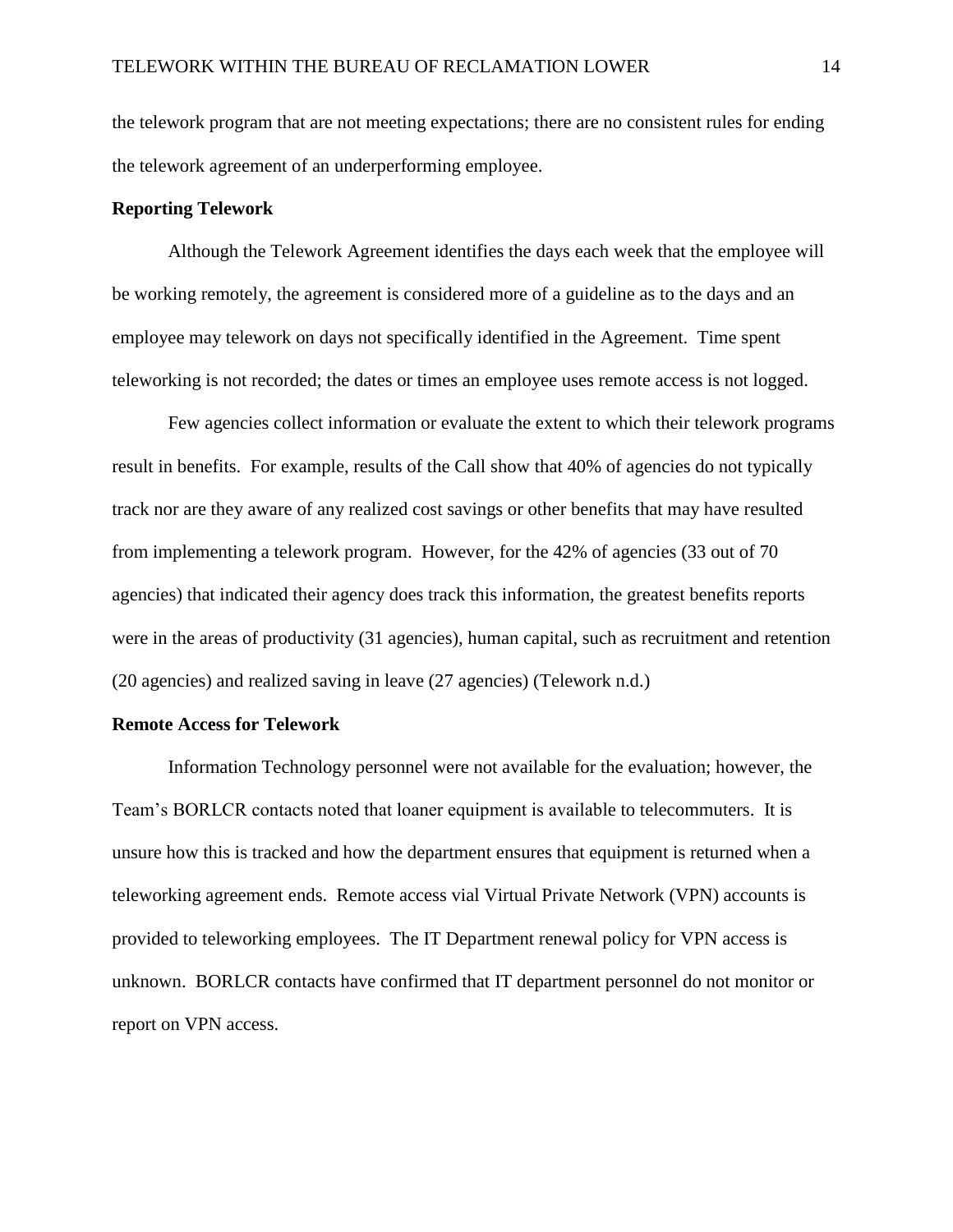## **I. Interpretations and conclusions**

#### **Table 4 GAP Analysis**



| <b>TEAct Requirement</b>                                                                                                                                                                                                                                                         | <b>BORLCR</b><br><b>Process</b><br>Compliance | <b>DOI</b> Policy<br><b>Compliance</b> | <b>Comments</b>                                                                                                           |
|----------------------------------------------------------------------------------------------------------------------------------------------------------------------------------------------------------------------------------------------------------------------------------|-----------------------------------------------|----------------------------------------|---------------------------------------------------------------------------------------------------------------------------|
| 6502. Executive agencies telework requirement                                                                                                                                                                                                                                    |                                               |                                        |                                                                                                                           |
| "(a) TELEWORK ELIGIBILITY - within 180 days                                                                                                                                                                                                                                      |                                               |                                        | DOI current telework policy is dated<br>before TEAct. BORLCR does not have<br>direct responsibility for this requirement. |
| "(A) establish a policy under which eligible<br>employees of the agency may be authorized to<br>telework;                                                                                                                                                                        |                                               |                                        | <b>BORLCR</b> has a telework policy                                                                                       |
| "(B) determine the eligibility for all employees of<br>the agency to participate in telework;                                                                                                                                                                                    |                                               |                                        | BORLCR has en eligibility list                                                                                            |
| "(C) notify all employees of the agency of their<br>eligibility to telework."                                                                                                                                                                                                    |                                               |                                        | BORLCR employees are not notified of<br>eligibility                                                                       |
| "(b) PARTICIPATION. .—The policy described<br>under subsection (a) shall $\lq(4)$ except in emergency<br>situations as determined by the head of an agency,<br>not apply to any employee of the agency whose<br>official duties require on a daily basis (every work<br>$day)$ — |                                               |                                        |                                                                                                                           |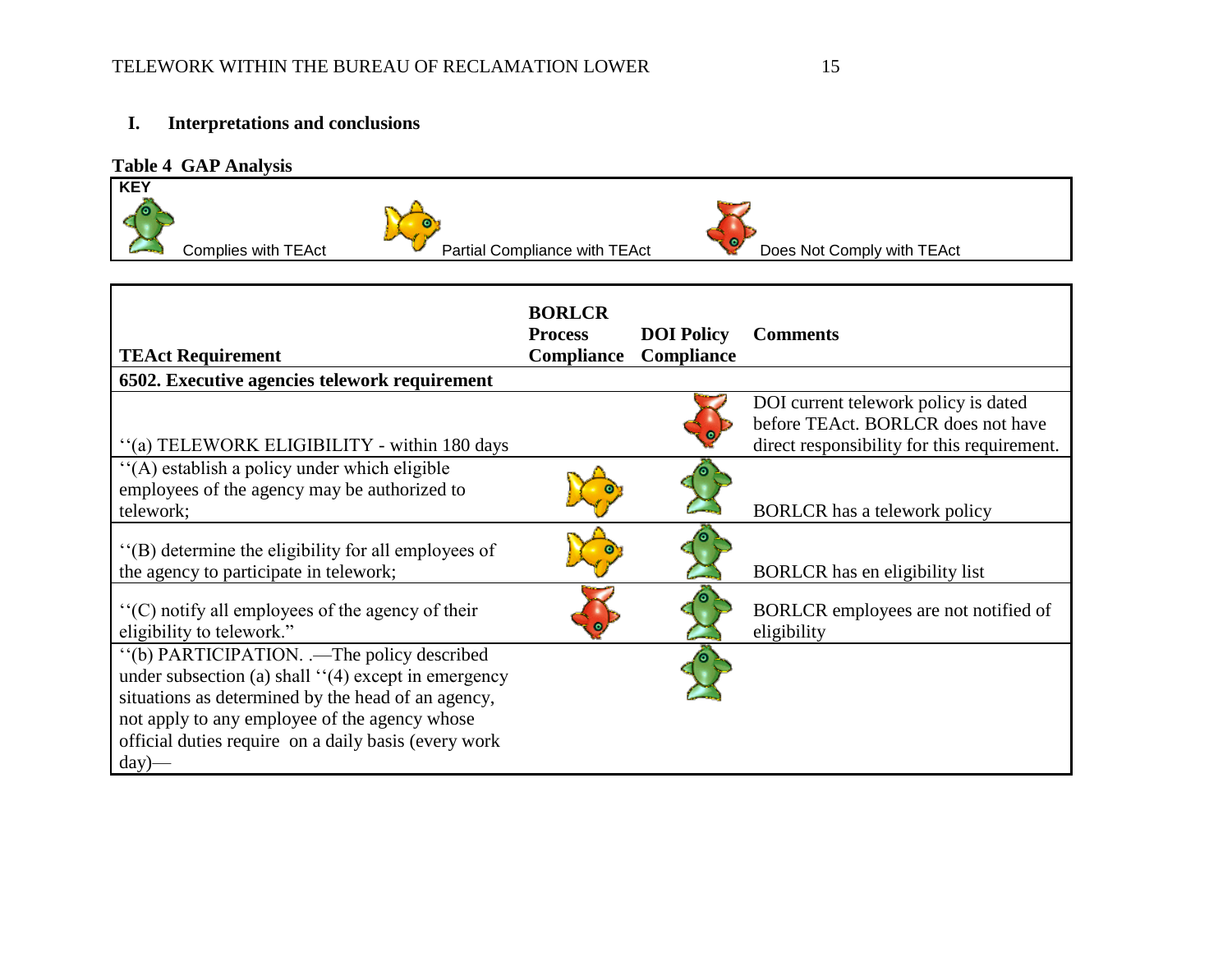| <b>TEAct Requirement</b>                                                                                                            | <b>BORLCR</b><br><b>Process</b><br>Compliance | <b>DOI</b> Policy<br>Compliance | <b>Comments</b>                                                                                                                      |
|-------------------------------------------------------------------------------------------------------------------------------------|-----------------------------------------------|---------------------------------|--------------------------------------------------------------------------------------------------------------------------------------|
| "(A) direct handling of secure materials determined<br>to be inappropriate for telework by the agency head;<br><b>or</b>            |                                               |                                 | BORLCR policy does not address secure<br>materials                                                                                   |
| "(B) on-site activity that cannot be handled<br>remotely or at an alternate worksite;                                               |                                               |                                 | BORLCR policy complies with this<br>requirements                                                                                     |
| 6503. Training and monitoring                                                                                                       |                                               |                                 |                                                                                                                                      |
| "(a) The head of each executive agency shall<br>ensure that-<br>$f'(1)$ an interactive telework training program is<br>provided to- |                                               |                                 |                                                                                                                                      |
| "(A) employees eligible to participate in the<br>telework program of the agency; and                                                |                                               |                                 | <b>BORLCR</b> policy does not address<br>telework training; DOI guidelines<br>address this issue but not training<br>employees on it |
| "(B) all managers of teleworkers;                                                                                                   |                                               |                                 | <b>BORLCR</b> policy does not address<br>telework training; DOI guidelines<br>address this issue but not training<br>employees on it |
| "(3) teleworkers and nonteleworkers are treated the<br>same for purposes of-                                                        |                                               |                                 |                                                                                                                                      |
| "(A) periodic appraisals of job performance of<br>employees;                                                                        |                                               |                                 | <b>BORLCR</b> policy does not address<br>telework training; DOI guidelines<br>address this issue but not training<br>employees on it |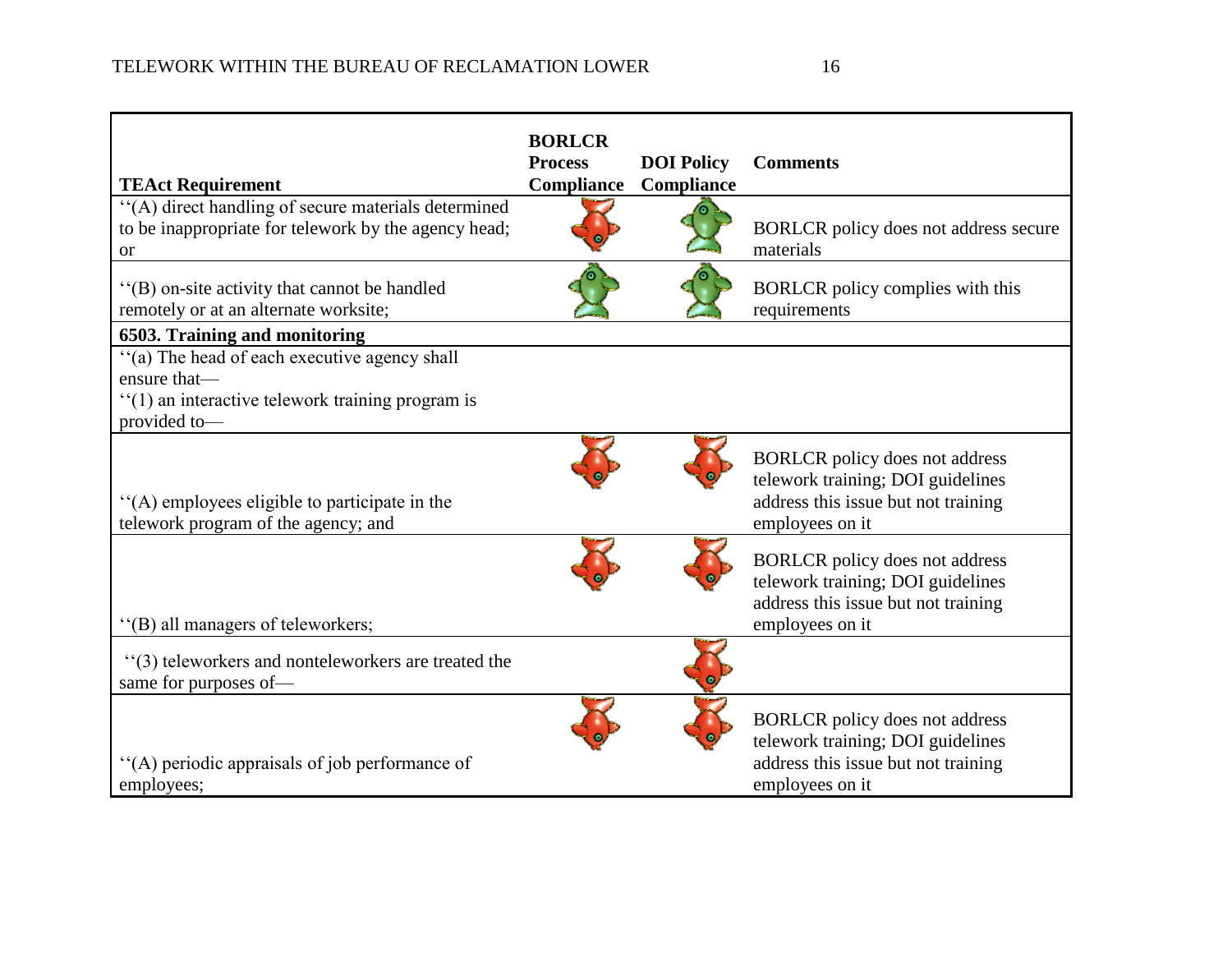| <b>TEAct Requirement</b>                                                                                                                                                                                                                                 | <b>BORLCR</b><br><b>Process</b><br><b>Compliance</b> | <b>DOI</b> Policy<br>Compliance | <b>Comments</b>                                                                                                               |
|----------------------------------------------------------------------------------------------------------------------------------------------------------------------------------------------------------------------------------------------------------|------------------------------------------------------|---------------------------------|-------------------------------------------------------------------------------------------------------------------------------|
| "(B) training, rewarding, reassigning, promoting,<br>reducing in grade, retaining, and removing<br>employees;                                                                                                                                            |                                                      |                                 | BORLCR policy does not address<br>telework training; DOI guidelines<br>address this issue but not training<br>employees on it |
| $C$ ) work requirements; or                                                                                                                                                                                                                              |                                                      |                                 | BORLCR policy does not address<br>telework training; DOI guidelines<br>address this issue but not training<br>employees on it |
| "(D) other acts involving managerial discretion;                                                                                                                                                                                                         |                                                      |                                 | BORLCR policy does not address<br>telework training; DOI guidelines<br>address this issue but not training<br>employees on it |
| 6504. Policy and support                                                                                                                                                                                                                                 |                                                      |                                 |                                                                                                                               |
| "(a) Each executive agency shall consult with the<br>Office of Personnel Management in developing<br>telework policies.                                                                                                                                  |                                                      |                                 | BORLCR has not consulted with OPM<br>regarding telework policies                                                              |
| Each executive agency shall incorporate telework<br>into the continuity of operations plan of that agency.                                                                                                                                               |                                                      |                                 | BORLCR has not included telework in<br>Continuity of Operations planning<br>efforts                                           |
| <b>6505. Telework Managing Officer</b>                                                                                                                                                                                                                   |                                                      |                                 |                                                                                                                               |
| "(a) DESIGNATION.—The head of each executive<br>agency shall designate an employee of the agency<br>as the Telework Managing Officer. The Telework<br>Managing Officer shall be established within the<br>Office of the Chief Human Capital Officer or a |                                                      |                                 | <b>BORLCR</b> has identified a telework                                                                                       |
| comparable office with similar functions.                                                                                                                                                                                                                |                                                      |                                 | coordinator only                                                                                                              |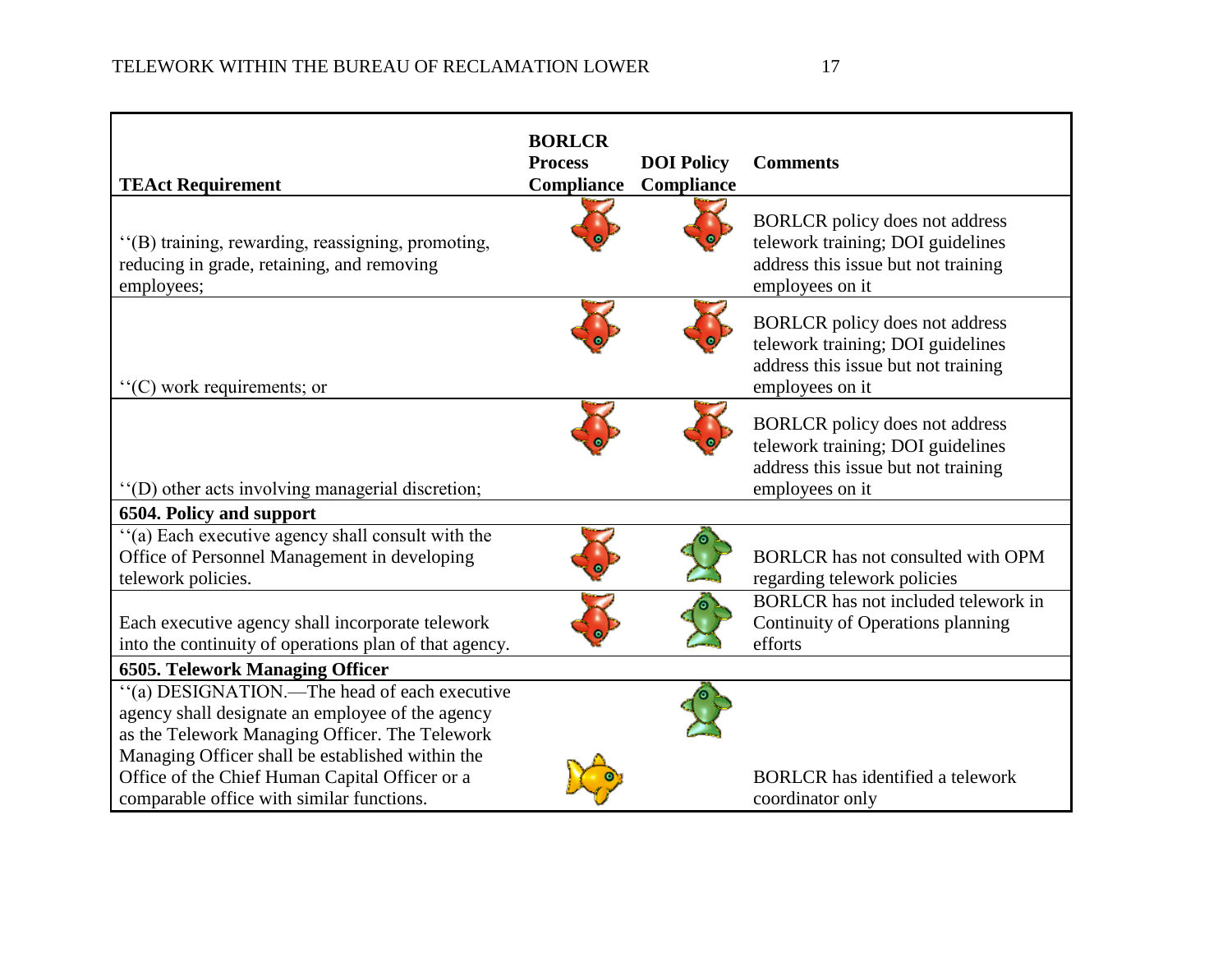| <b>TEAct Requirement</b>                                                                                                                                                 | <b>BORLCR</b><br><b>Process</b><br>Compliance | <b>DOI</b> Policy<br>Compliance | <b>Comments</b>                                                                                                                          |
|--------------------------------------------------------------------------------------------------------------------------------------------------------------------------|-----------------------------------------------|---------------------------------|------------------------------------------------------------------------------------------------------------------------------------------|
| "(b) DUTIES.—The Telework Managing Officer<br>$shall$ —                                                                                                                  |                                               |                                 |                                                                                                                                          |
| "(1) be devoted to policy development and<br>implementation related to agency telework<br>programs;<br>$f'(2)$ serve as —                                                |                                               |                                 |                                                                                                                                          |
| "(A) an advisor for agency leadership, including<br>the Chief Human Capital Officer;                                                                                     |                                               |                                 |                                                                                                                                          |
| "(B) a resource for managers and employees; and                                                                                                                          |                                               |                                 |                                                                                                                                          |
| $C(C)$ a primary agency point of contact for the<br>Office of Personnel Management on telework<br>matters:                                                               |                                               |                                 |                                                                                                                                          |
| "(c) STATUS WITHIN AGENCY.—The Telework<br>Managing Officer of an agency shall be a senior<br>official of the agency who has direct access to the<br>head of the agency. |                                               |                                 |                                                                                                                                          |
| 6506. Reports                                                                                                                                                            |                                               |                                 |                                                                                                                                          |
| "(b) REPORTS BY THE OFFICE OF<br>PERSONNEL MANAGEMENT.-<br>"(2) CONTENTS.—Each report submitted under<br>this subsection shall include—                                  |                                               |                                 |                                                                                                                                          |
| "(A) the degree of participation by employees of<br>each executive agency in teleworking during the<br>period covered by the report, including-                          |                                               |                                 | BORLCR can report on the number of<br>employees with a telework agreement<br>but not the actual amount of time they<br>are participating |

the control of the control of the control of the control of the control of the control of the control of the control of the control of the control of the control of the control of the control of the control of the control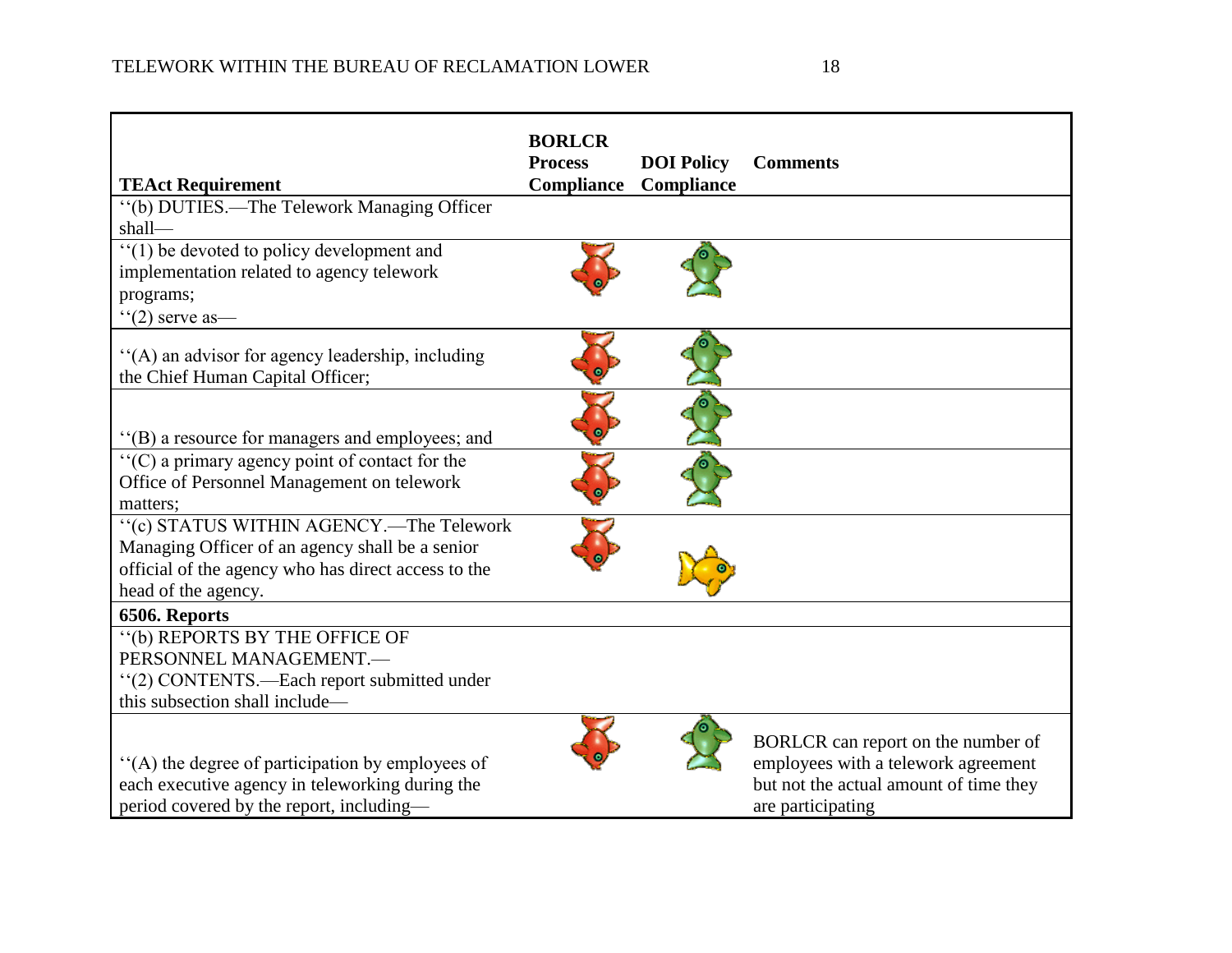| <b>TEAct Requirement</b>                                                                     | <b>BORLCR</b><br><b>Process</b><br>Compliance | <b>DOI</b> Policy<br><b>Compliance</b> | <b>Comments</b>                                                                                                                                        |
|----------------------------------------------------------------------------------------------|-----------------------------------------------|----------------------------------------|--------------------------------------------------------------------------------------------------------------------------------------------------------|
| "(i) the total number of employees in the agency;                                            |                                               |                                        | BORLCR can accurately report this<br>information                                                                                                       |
| "(ii) the number and percent of employees in the<br>agency who are eligible to telework; and |                                               |                                        | Employees within a position description<br>may have different telework eligibility;<br>number and percent eligible may not be<br>accurately reflected. |
| "(iii) the number and percent of eligible employees<br>in the agency who are teleworking-    |                                               |                                        |                                                                                                                                                        |
| "(I) 3 or more days per pay period;                                                          |                                               |                                        | BORLCR can report of the telework<br>agreement but not the actual time spent<br>teleworking.                                                           |
| "(II) 1 or 2 days per pay period;                                                            |                                               |                                        | BORLCR can report of the telework<br>agreement but not the actual time spent<br>teleworking.                                                           |
| "(III) once per month; and                                                                   |                                               |                                        | BORLCR can report of the telework<br>agreement but not the actual time spent<br>teleworking.                                                           |
| "(IV) on an occasional, episodic, or short-term<br>basis;                                    |                                               |                                        | BORLCR can report of the telework<br>agreement but not the actual time spent<br>teleworking.                                                           |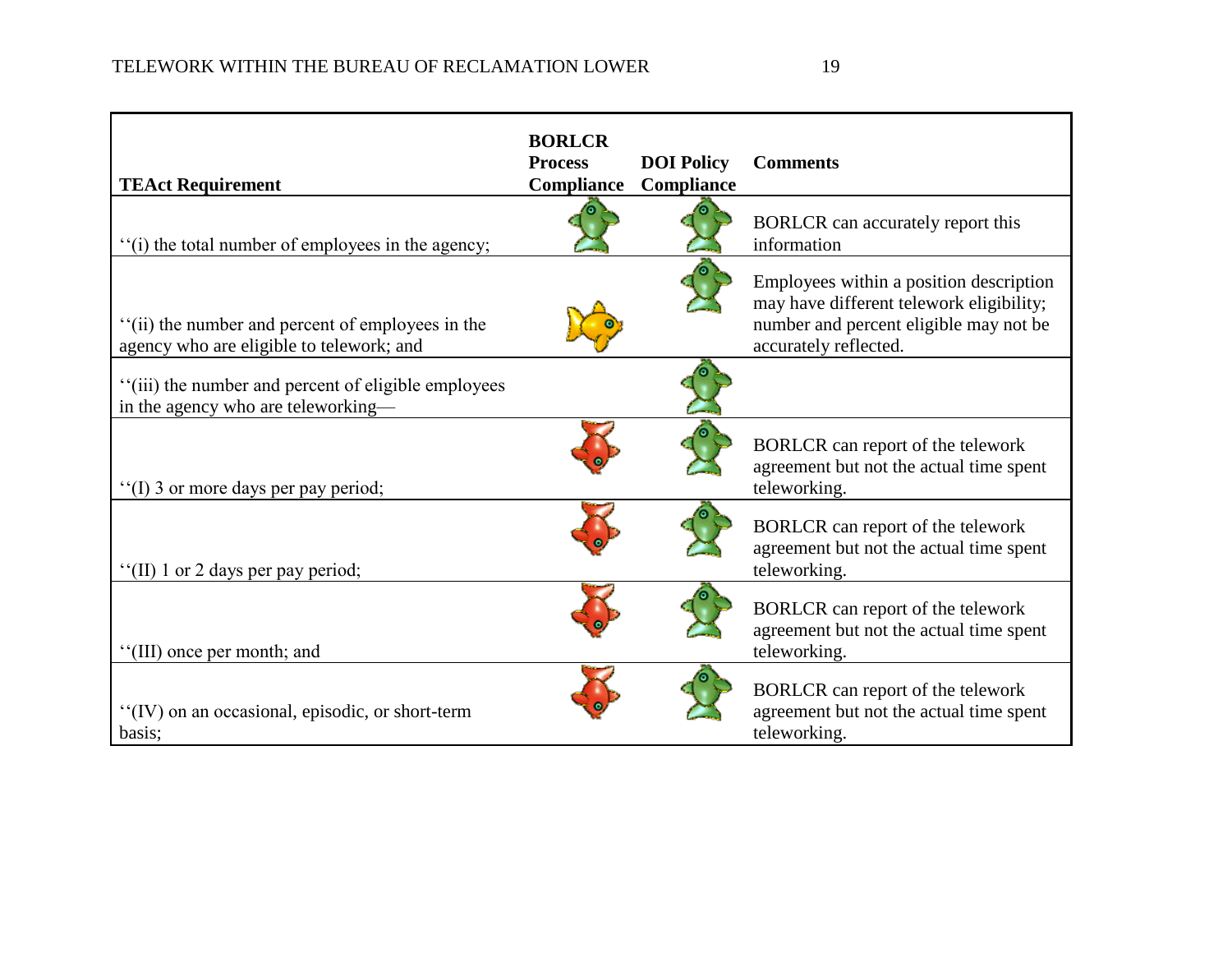| <b>TEAct Requirement</b>                                                                                                                                                                                                                                                      | <b>BORLCR</b><br><b>Process</b><br><b>Compliance</b> | <b>DOI</b> Policy<br>Compliance | <b>Comments</b>                                                                                                                               |
|-------------------------------------------------------------------------------------------------------------------------------------------------------------------------------------------------------------------------------------------------------------------------------|------------------------------------------------------|---------------------------------|-----------------------------------------------------------------------------------------------------------------------------------------------|
| "(B) the method for gathering telework data in each<br>agency;                                                                                                                                                                                                                |                                                      |                                 | There is no telework data available other<br>than agreements; this information is not<br>collected in a fashion that is easily<br>reportable. |
| "(C) if the total number of employees teleworking<br>is 10 percent higher or lower than the previous year<br>in any agency, the reasons for the positive or<br>negative variation;                                                                                            |                                                      |                                 | <b>BORLCR</b> does not address this                                                                                                           |
| "(D) the agency goal for increasing participation to<br>the extent practicable or necessary for the next<br>reporting period, as indicated by the percent of<br>eligible employees teleworking in each frequency<br>category described under subparagraph (A)(iii);           |                                                      |                                 | <b>BORLCR</b> does not address this                                                                                                           |
| "(E) an explanation of whether or not the agency<br>met the goals for the last reporting period and, if<br>not, what actions are being taken to identify and<br>eliminate barriers to maximizing telework                                                                     |                                                      |                                 | <b>BORLCR</b> does not address this                                                                                                           |
| opportunities for the next reporting period;<br>"(F) an assessment of the progress each agency has<br>made in meeting agency participation rate goals<br>during the reporting period, and other agency goals<br>relating to telework, such as the impact of telework<br>$on-$ |                                                      |                                 | <b>BORLCR</b> does not address this                                                                                                           |
| "(i) emergency readiness;                                                                                                                                                                                                                                                     |                                                      |                                 | <b>BORLCR</b> does not address this                                                                                                           |
| "(ii) energy use;                                                                                                                                                                                                                                                             |                                                      |                                 | <b>BORLCR</b> does not address this                                                                                                           |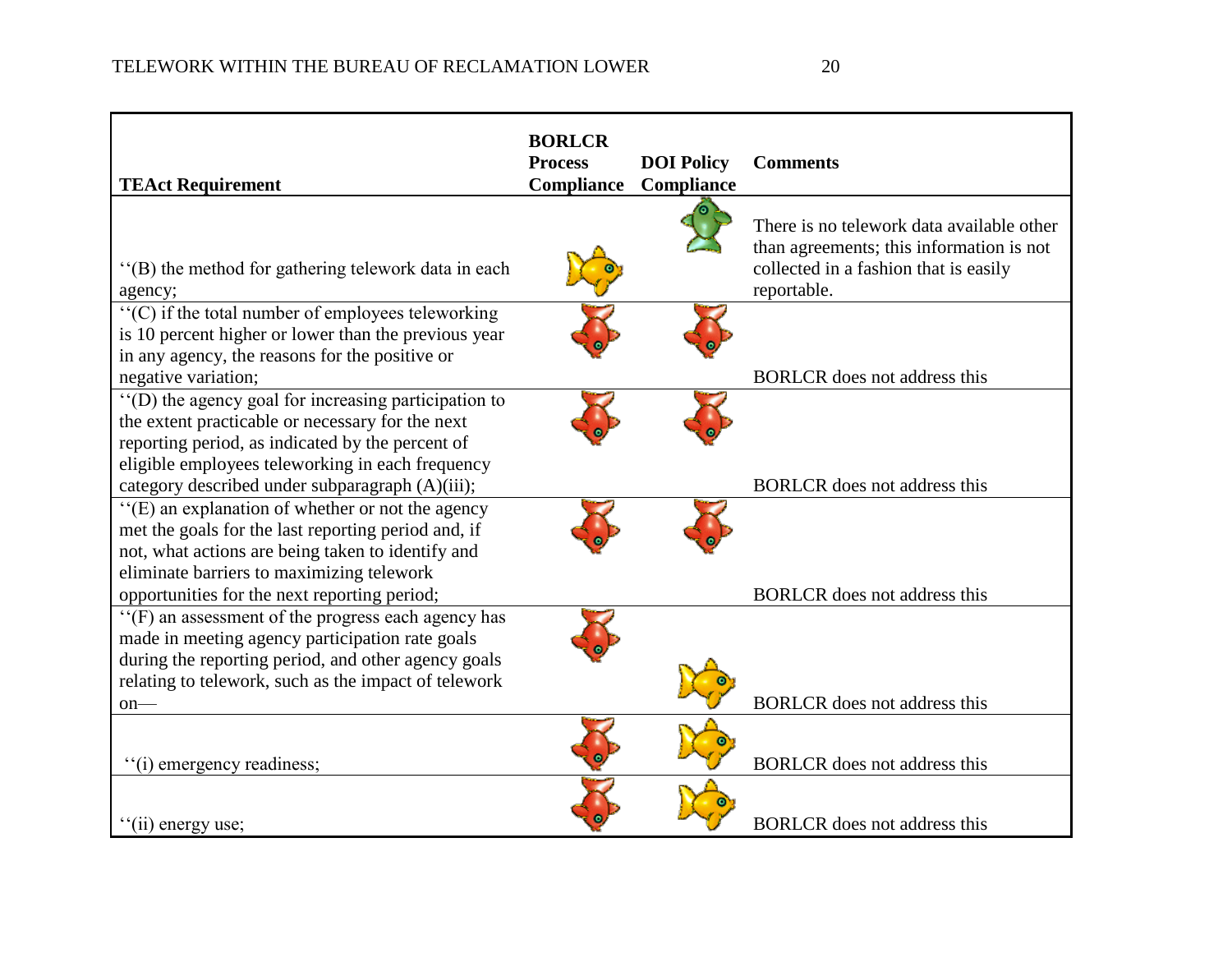| <b>TEAct Requirement</b>                                         | <b>BORLCR</b><br><b>Process</b><br>Compliance | <b>DOI</b> Policy<br><b>Compliance</b> | <b>Comments</b>                     |
|------------------------------------------------------------------|-----------------------------------------------|----------------------------------------|-------------------------------------|
| "(iii) recruitment and retention;                                |                                               |                                        | <b>BORLCR</b> does not address this |
| "(iv) performance;                                               |                                               |                                        | <b>BORLCR</b> does not address this |
| $f'(v)$ productivity; and                                        |                                               |                                        | BORLCR does not address this        |
| "(vi) employee attitudes and opinions regarding<br>telework; and |                                               |                                        | <b>BORLCR</b> does not address this |
| $\lq\lq$ (G) the best practices in agency telework<br>programs.  |                                               |                                        | <b>BORLCR</b> does not address this |

While the BORLCR fails to achieve compliance in many of the TEAct areas, it must be kept in mind that many of the requirements of the TEAct were put into place after the initial observational flow and do not represent a failure on the part of the Lower Colorado River Basin Office. In fact, with this report and managerial scrutiny, this office is maneuvering for rapid and complete compliance with the TEAct of 2010. Moreover, the TEAct distinguishes between the Department of the Interior and the Bureau of Reclamation's responsibilities. The entire Federal Government is adjusting to the new standards.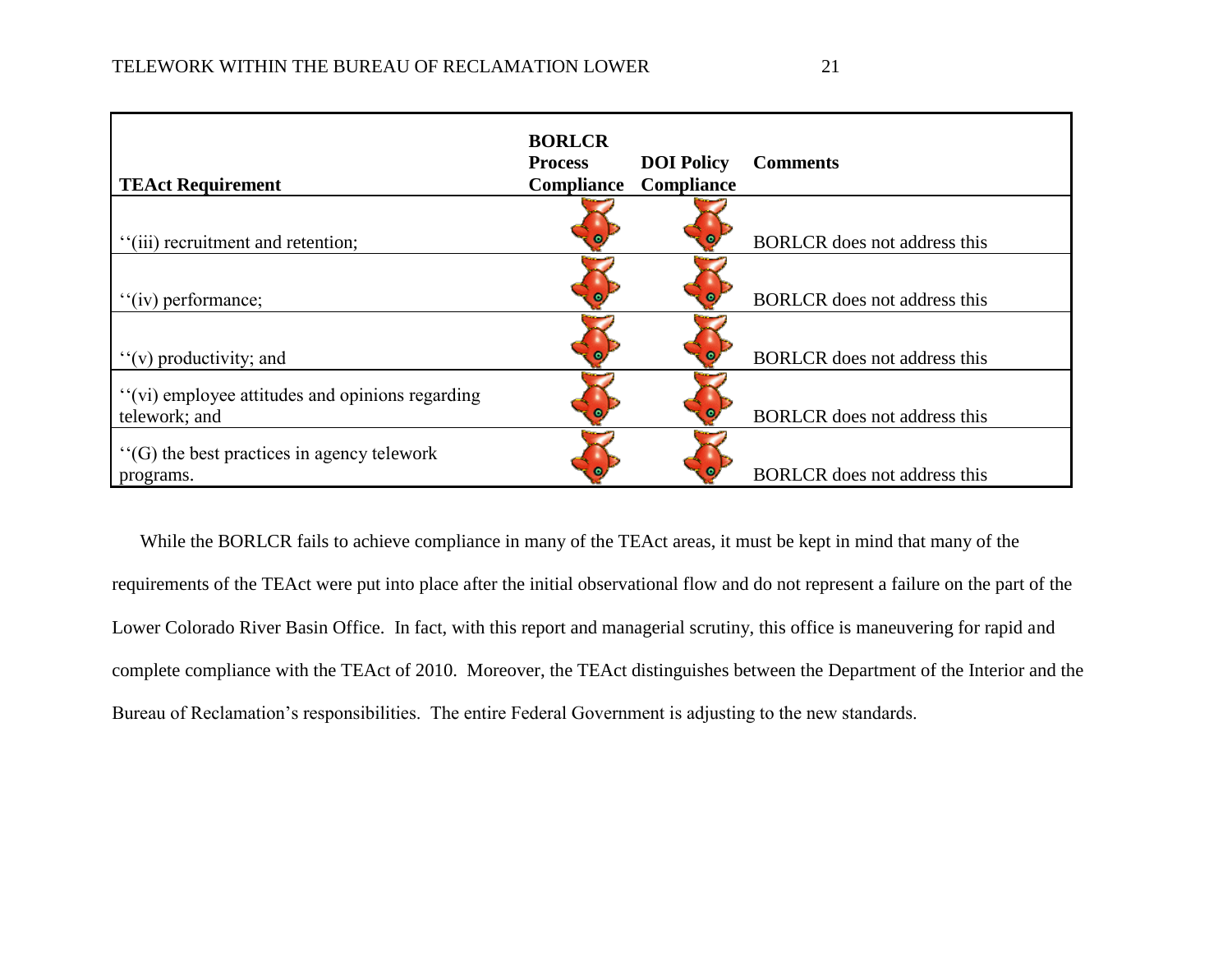#### **Recommendations**

#### <span id="page-22-1"></span><span id="page-22-0"></span>**Capture**

The categories of compliance illuminated in this report should form the backbone of information capture and verification at every step of the telework enrollment, tracking, reporting, and enhancement process. In order to form a solid self-sustaining policy which conforms to regulations, all information necessary to ensure compliance throughout the process must be captured. A simple information checklist could be utilized to ensure that the process captures all necessary information.

Several of the data captured were lost as the information traveled throughout the existing policy. For example, although the enrollment form captured intent to telework, the process does not capture the actual time teleworking occurred or whether the telework schedule worked complied with the actual telework agreement in place. A payroll-time designation would allow for querying of this information and direct apple-to-apple comparisons with other agencies. Maintaining information throughout the reporting process is critical to providing accurate, concise, and relevant information to BORLCR management. Applying the checklist will ensure that information loss events are discovered and corrected.

#### <span id="page-22-2"></span>**Enhance**

In the 2010 Federal Employee Viewpoint Survey, two questions were included to indentify employee participation and satisfaction with their telework program. The first question identified satisfaction: "How satisfied are you with the following Work/Life programs in your agency... telework?" Although the BORLCR had a higher positive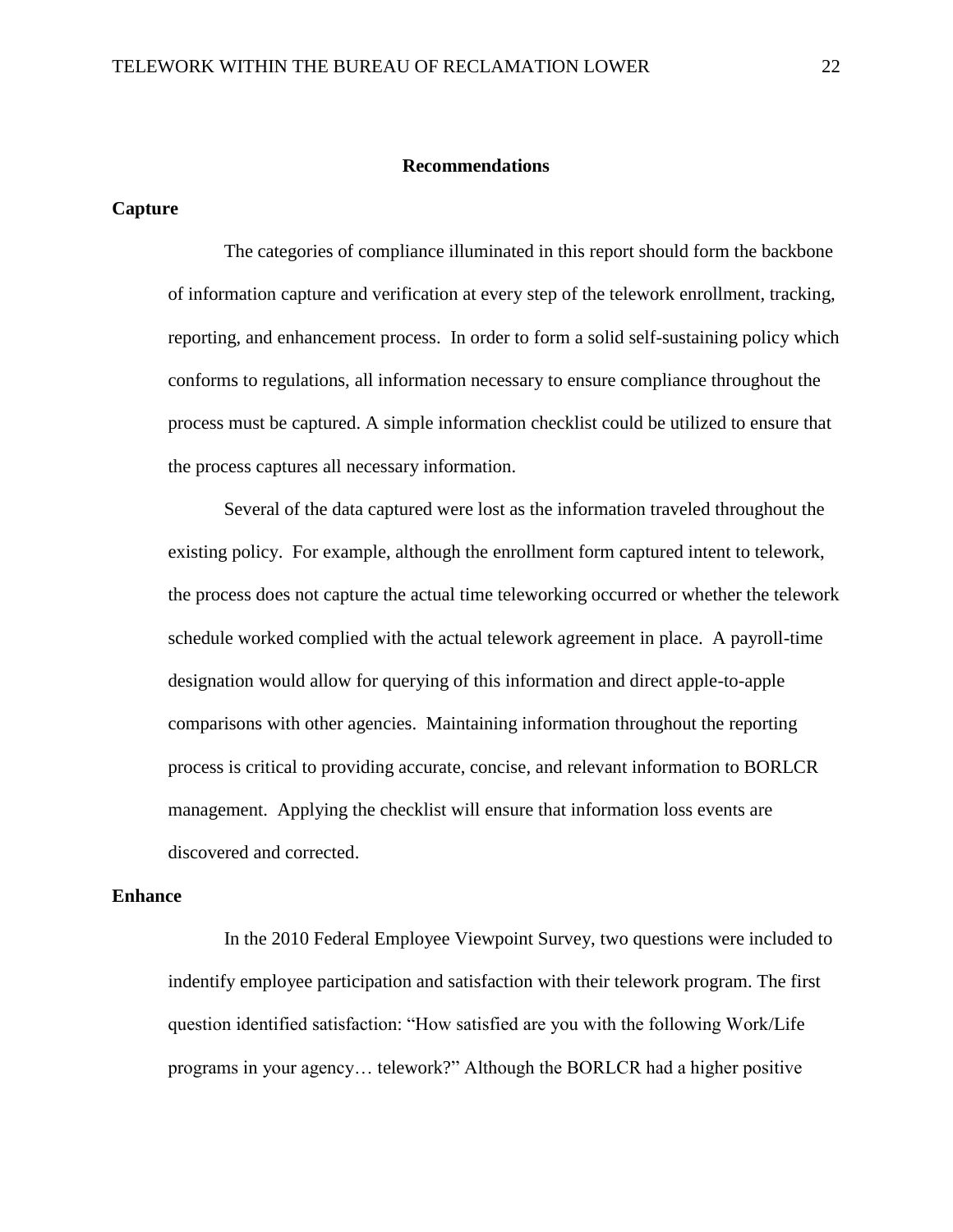response to this question than the DOI as a whole, a 41% positive response suggests that there are areas where the program could be enhanced.

The second question addressed participation: "Please select the response below that BEST describes your teleworking situation." Only 3.4% of BORLCR employees reported that they teleworked on a regular basis.

To address the low results on the Viewpoint Survey, it is recommended that a study of BORLCR employees be conducted to identify possible reasons for the participation and satisfaction results. It is expected that the data from the study could be used to enhance the telework program and encourage participation.

#### <span id="page-23-0"></span>**Promote**

Once the data about telework is captured and the program enhanced, it is recommended that the program be promoted to encourage more employees to participate.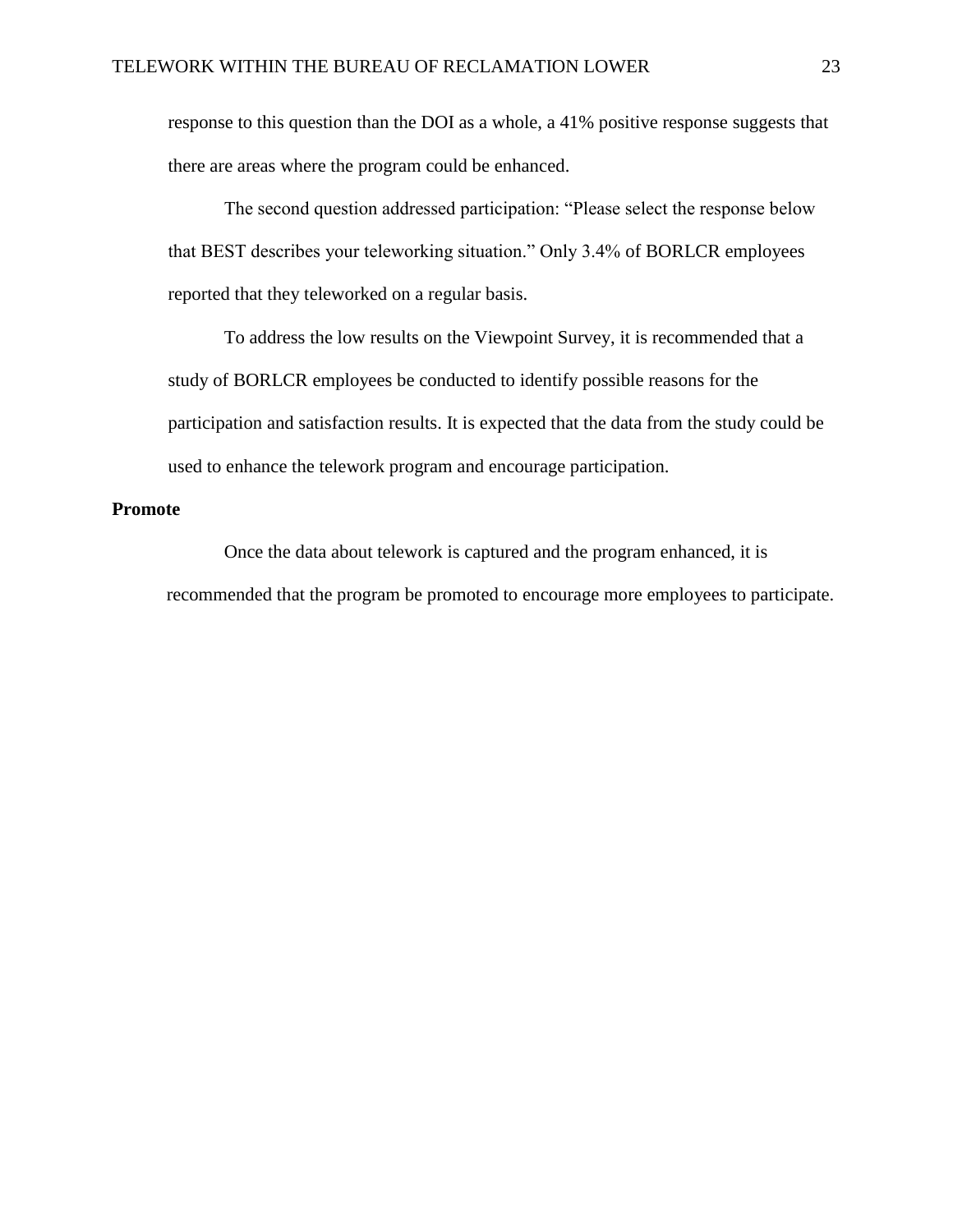#### **Appendix A: Bureau of Reclamation Lower Colorado Region Telework Process**